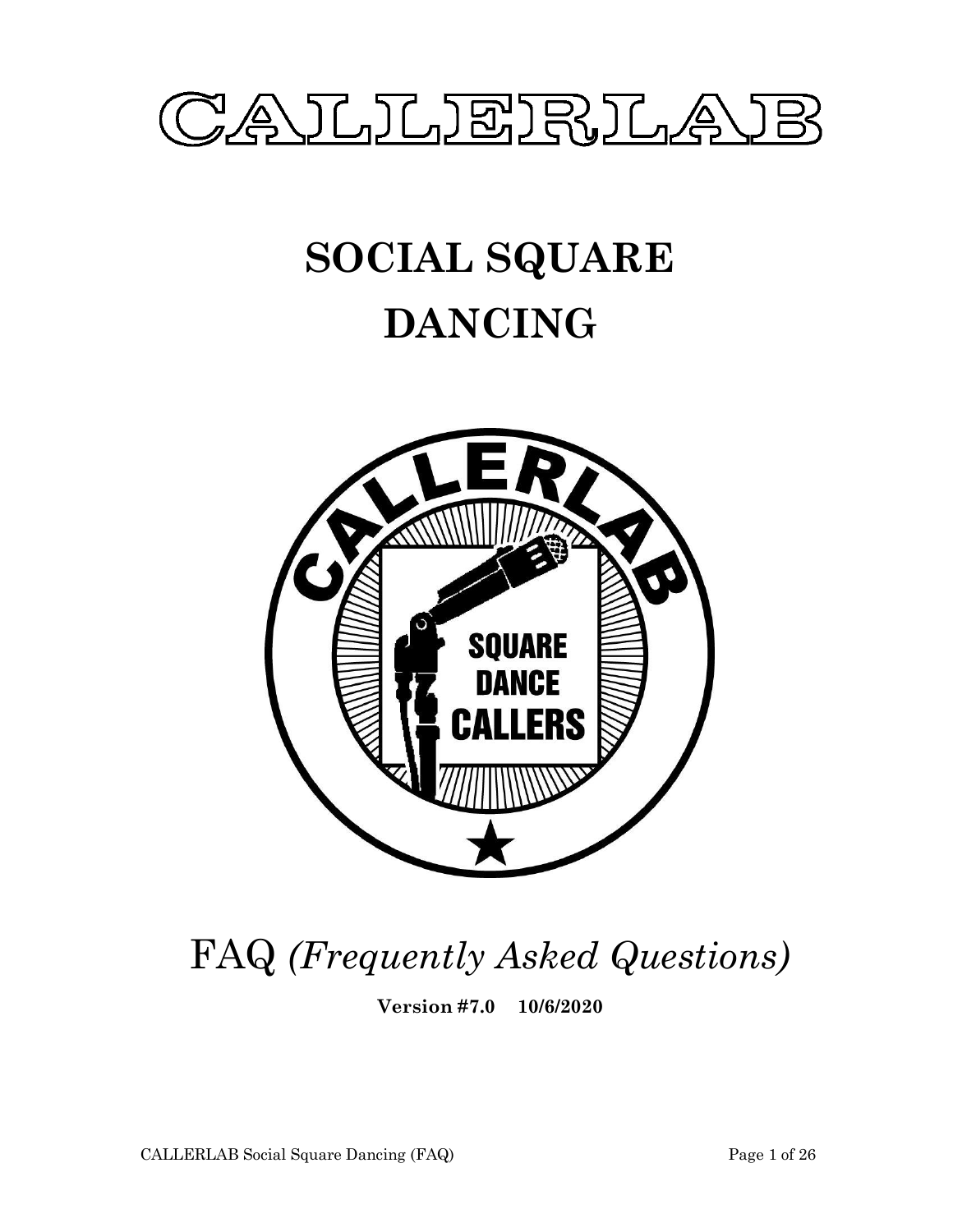| Table of Contents                                                                                             |                |
|---------------------------------------------------------------------------------------------------------------|----------------|
|                                                                                                               |                |
| We Urgently Need Beginners                                                                                    | $\overline{4}$ |
| Why do we need new dancers?                                                                                   | $\overline{4}$ |
| Why can't we do what we've always done in the past?                                                           | $\overline{4}$ |
| What is the Dance Program Escalator?                                                                          | $\overline{4}$ |
| What is the difference between Learn Mode and Dance Mode?                                                     | $\bf 5$        |
| What kind of square dancing would be easier to sell?                                                          | $\overline{5}$ |
| What kind of shorter program can be easily learned by new dancers and also enjoyed<br>by experienced dancers? | 6              |
| How can we maximize "Friends Bring Friends" recruitment?                                                      | 6              |
|                                                                                                               |                |
| <b>History of SSD</b>                                                                                         | $\overline{7}$ |
| Who started SSD?                                                                                              | $\overline{7}$ |
| What is the difference between SSD and the CALLERLAB Basic Program?                                           | $\overline{7}$ |
| What's the difference between SSD and Target 2000?                                                            | $\overline{7}$ |
| What's the difference between SSD and Mainstream?                                                             | 8              |
| Why was SSD created?                                                                                          | 8              |
| What do the letters S.S.D. mean?                                                                              | 9              |
| If SSD is from CALLERLAB, why can't I find it on the CALLERLAB website?                                       | $9\phantom{.}$ |
| Who uses SSD?                                                                                                 | 10             |
|                                                                                                               |                |
| The SSD List of Calls                                                                                         | 11             |
| If square dancing is a grassroots activity, why do we need a list of calls?                                   | 11             |
| Why can't SSD use an existing list? Why do we need a new list?                                                | 11             |
| Where can I get a copy of the SSD list?                                                                       | 11             |
| Why should I follow the SSD list exactly, instead of my own variation of it?                                  | 11             |
| What if my favorite call is not on the SSD list?                                                              | 12             |
| What if I think the SSD list should be bigger or smaller?                                                     | 12             |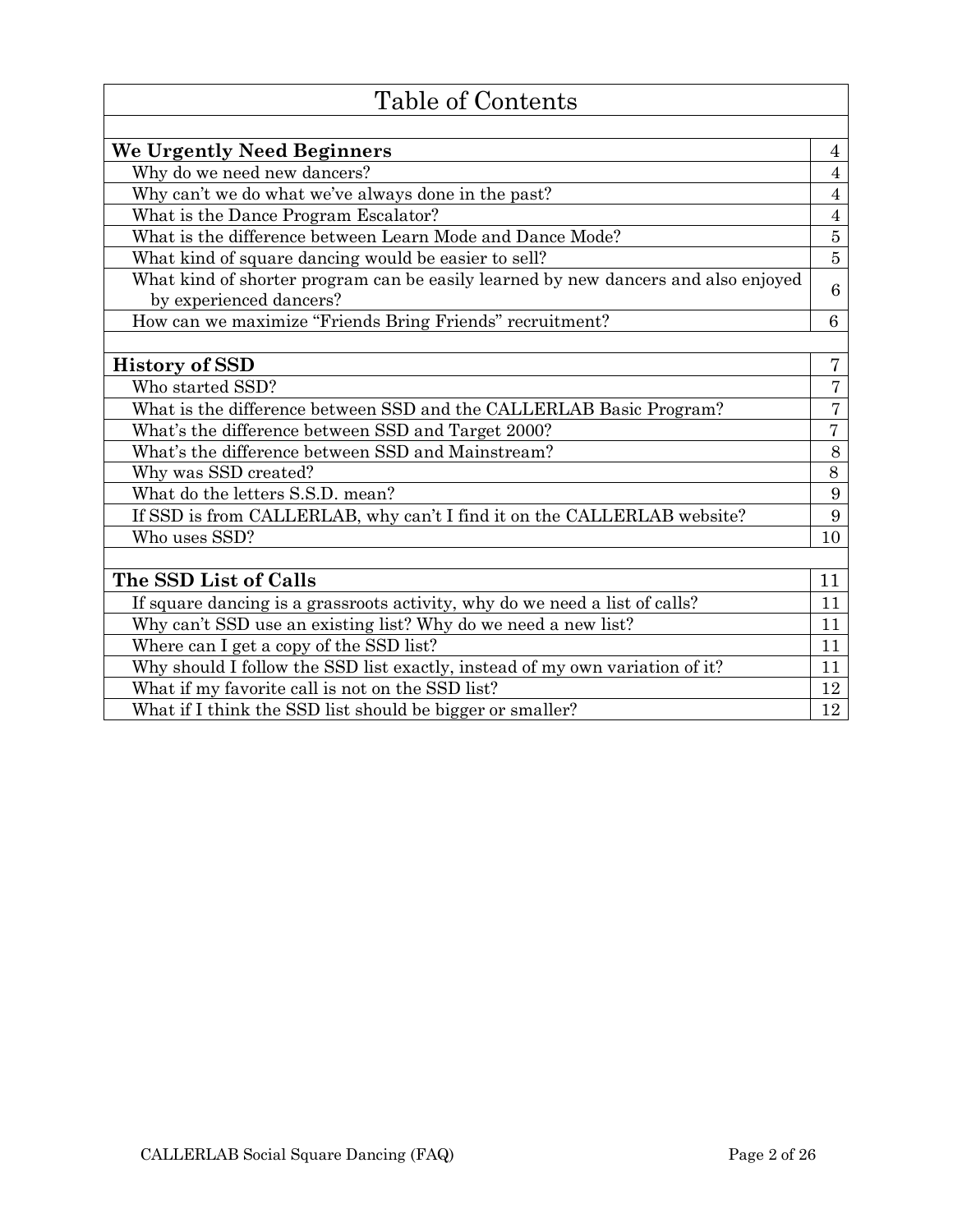| Table of Contents (continued)                                                                    |    |
|--------------------------------------------------------------------------------------------------|----|
| <b>Starting Your SSD Program</b>                                                                 | 13 |
| How do I get started?                                                                            | 13 |
| Where do I find beginner dancers?                                                                | 13 |
| How often should I start an SSD class?                                                           | 13 |
| How many weeks should my SSD class last?                                                         | 14 |
| What is the structure of an individual SSD session?                                              | 14 |
| Where can I get a copy of the SSD Guide Book?                                                    | 14 |
| Who will promote SSD to dancers?                                                                 | 15 |
| Who will promote SSD to callers?                                                                 | 15 |
| How do I get my club to offer the SSD program for new dancers?                                   | 15 |
| What if I just don't like SSD and I prefer to teach the same programs I've taught for            |    |
| years?                                                                                           | 16 |
| Should I teach the calls from all formations and arrangements?                                   | 16 |
|                                                                                                  |    |
| <b>SSD Dancing</b>                                                                               | 17 |
| What do SSD dancers do after 12 weeks of class?                                                  | 17 |
| How can I keep dancers entertained long-term, using only 50 calls?                               | 17 |
| May I teach my favorite call, even if not on the SSD list, to my own group of                    | 18 |
| dancers?                                                                                         |    |
| If I teach my favorite call to my group, can other SSD dancers still visit and dance<br>with us? | 18 |
| How do I get my club to allow dancers to remain at SSD with no pressure to move<br>up?           | 18 |
| Can my SSD group visit other clubs which dance Mainstream or Plus?                               | 19 |
| Where can SSD dancers find other SSD dance groups?                                               | 20 |
| Should national square dance conventions have a separate hall for SSD?                           | 20 |
| How does the CALLERLAB recommendation "that calls be taught from more than a                     | 20 |
| single position (formation and arrangement)" fit in with SSD?                                    |    |
| I heard that SSD focuses on symmetry. What is symmetry?                                          | 21 |
|                                                                                                  |    |
| <b>How to Keep Your SSD Program Strong</b>                                                       | 23 |
| Where can I find ideas and success stories?                                                      | 23 |
| Where do I find dance material which uses only SSD calls?                                        | 23 |
| Which is more important: What I call, or How I call it?                                          | 23 |
| What happens if my club insists on continuing to teach SSD dancers all the way                   |    |
| through Mainstream or Plus?                                                                      | 24 |
| SSD was originally called "Sustainable Square Dancing". What does sustainable                    | 24 |
| mean?                                                                                            |    |
| How do I encourage people to bring their friends to the next SSD beginner class?                 | 25 |
| What do I do when a nearby caller tries to recruit my SSD dancers?                               | 25 |
| My question is not answered in this FAQ. Where can I ask additional questions?                   | 26 |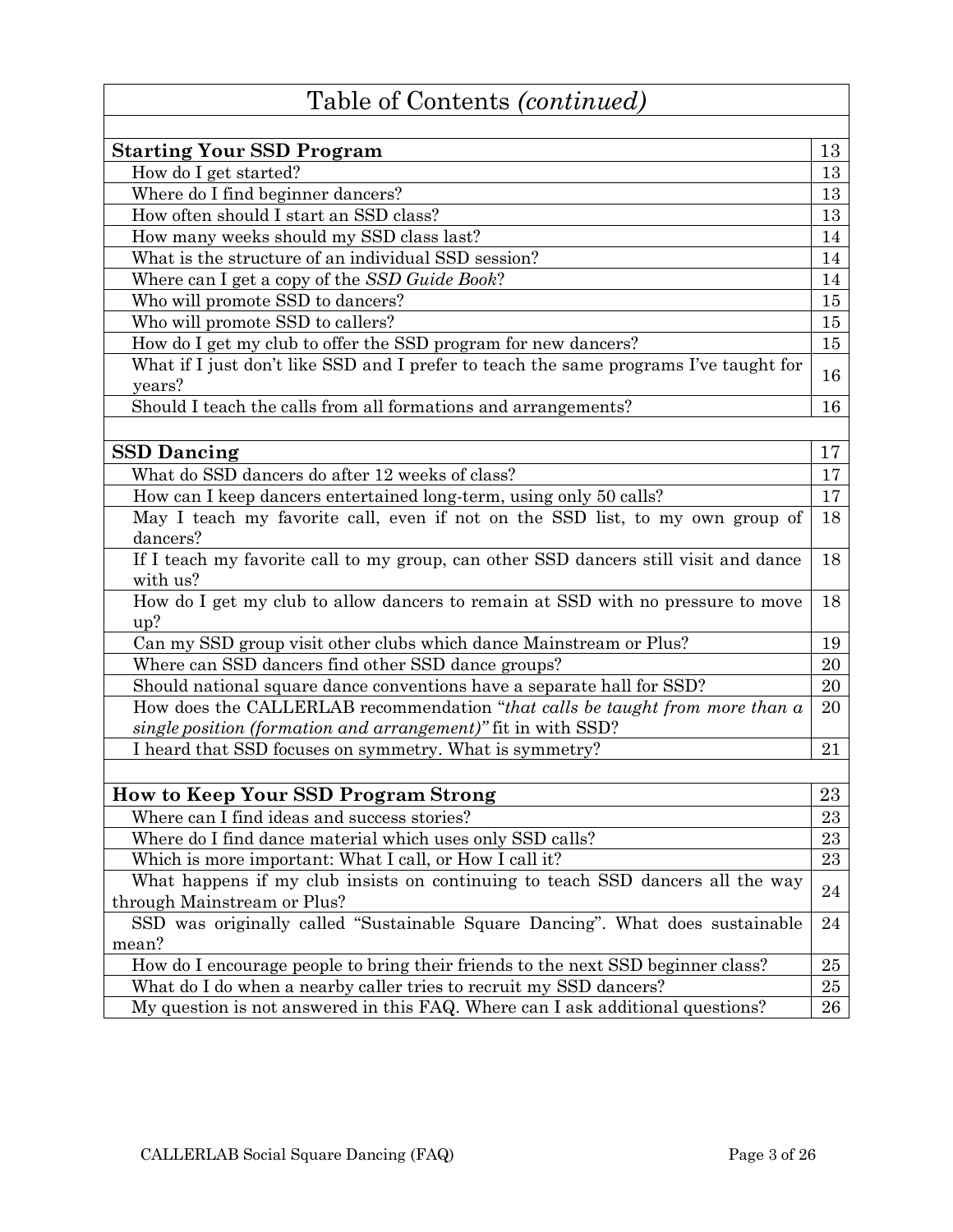<span id="page-3-0"></span>*For square dancing to grow, we need extreme user-friendliness toward beginner dancers.*

#### <span id="page-3-1"></span>**Why do we need new dancers?**

**All** activities and organizations need new people for growth. The number of square dancers has **dwindled** each year for decades. Here's why: it's far easier to **lose** a dancer than to bring in a replacement. Losing an experienced dancer is instantaneous. Training a replacement to comfortably dance at club level takes more than a year.

We desperately need a way to bring in new dancers **faster** than we lose existing dancers. We have needed that for decades.

In 2020, Covid-19 shut down square dancing completely. After months away from square dancing, many existing dancers will never return.

When we **restart** after Covid-19, our need for new dancers will be greater and more urgent than ever. If we can focus on making square dancing an ideal activity for **new** dancers, we can **grow** like never before. Let's consider the Covid-19 shutdown, and the upcoming restart, as a once-in-a-lifetime opportunity for tremendous growth.

#### <span id="page-3-2"></span>**Why can't we do what we've always done in the past?**

The age-old methods bring in **few**, if any, new dancers. New dancers can begin square dancing just **once** per year when (and **if**) you start a beginner group. It takes more than a **year** for a new dancer to reach a comfortable club level. The combination of **limited** product availability, and a **huge** commitment to a **long** training period, makes it very **difficult** for you to build up a nice-size group of dancers.

Decades ago, when square dancing was booming, beginner lessons lasted just a few weeks. You could start **several** beginner groups each year. Beginners could reach club level in a **reasonable** timeframe.

Over the decades, square dancing's entry barrier **rose** higher and higher. Classes became **longer** and class starts grew **less frequent**. We can all plainly observe that the number of dancers has **dwindled**.

The age-old methods do **not** work. We need a different approach which is friendlier toward **new** dancers.

#### <span id="page-3-3"></span>**What is the Dance Program Escalator?**

Today's square dance scene involves constant **teaching** so that dancers can continuously **move up** to the next level. Dancers are always in **Learn Mode** and **never** in **Dance Mode**. **Next** year's new dancers will never get to dance with **this** year's new dancers, because the two groups will always be on different steps of the Dance Program Escalator (i.e. B1-B2-M-P-A1-A2-C1-C2-etc.), the undesirable, counter-productive Escalator of Levels.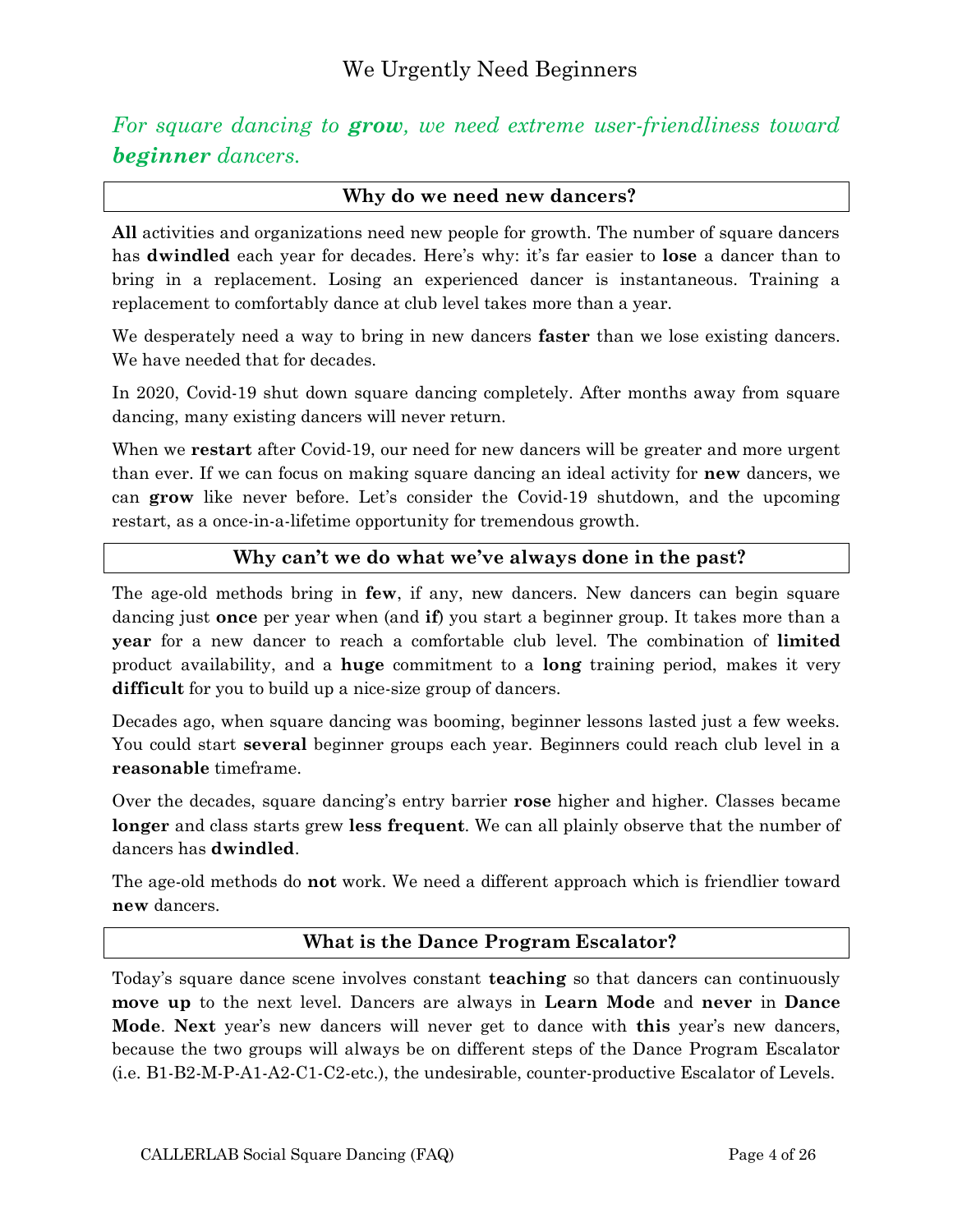#### <span id="page-4-0"></span>**What is the difference between Learn Mode and Dance Mode?**

In the old-style training model, new dancers start out in Learn Mode. Each call is **explained**; then, a **walk-thru**. For several weeks, new dancers require a distinct **pause** before and after each call. Therefore, Learn Mode consists of **"stop-and-go"** dancing, which gets tedious. Stop-and-go makes dancing a lot **more work** and a lot **less fun**.

Eventually, dancers learn to do a particular call at full dance speed. Yet they are **still** in Learn Mode. As soon as they learn a call, they must immediately learn **other** new calls. Each new call is explained, walked, instructed, and then executed stop-and-go. **Most** dancing in Learn Mode is stop-and-go.

The **few** dancers who survive until the end of Mainstream class are pressured to immediately take a Plus class, then maybe a Wild West version of DBD, then A-1, and so forth. New dancers are **perpetually** in Learn Mode with **stop and go** dancing. It takes **years** to eventually get to true Dance Mode where you can flow through an entire fun dance at full speed, moving with the music. New dancers' original goal was to finally get to dance with their friends who brought them into square dancing. But those original friends are no longer at beginner level. They moved on to dance in Learn Mode for a higher program.

**SSD** is vastly different. For starters, learning time is kept **short**. Dancers reach Dance Mode **faster**. Dancers are encouraged to stay in **Dance Mode**. **This** crop of new dancers can dance with the **last** crop of new dancers and **next** crop of new dancers. Instead of tedious stop-and-go, dancing is fun, flowing movement with "wind in your face". We gain back our historically tremendous recruitment tools of "Friends Bring Friends" and "Friends Dance with Friends".

For decades, square dance leaders wanted to **teach** people to dance.

But people just wanted to **dance**.

Let's give people what they **want**. Let them **dance**!

#### <span id="page-4-1"></span>**What kind of square dancing would be easier to sell?**

Square dancing is a **leisure** activity. A long training period is a huge entry **barrier** which keeps new customers **out**. For greater entry and success, we need a program that today's busy people can enjoy after a few **weeks** (instead of a few **years**) of training.

A shorter training period gives **you** many immediate benefits. First, during a year's time, you can easily start **two**, **three** or even **four** beginner groups. Think about how many new dancers you normally get from old-style once-a-year classes. SSD features **multiple** starts per year, so you'll immediately **double**, **triple** or even **quadruple** your numbers by simply offering the product more **often**. Add in the amazing factors of "Friends Bring Friends" and "Friends Dance with Friends" and you gain a huge potential for **growth**.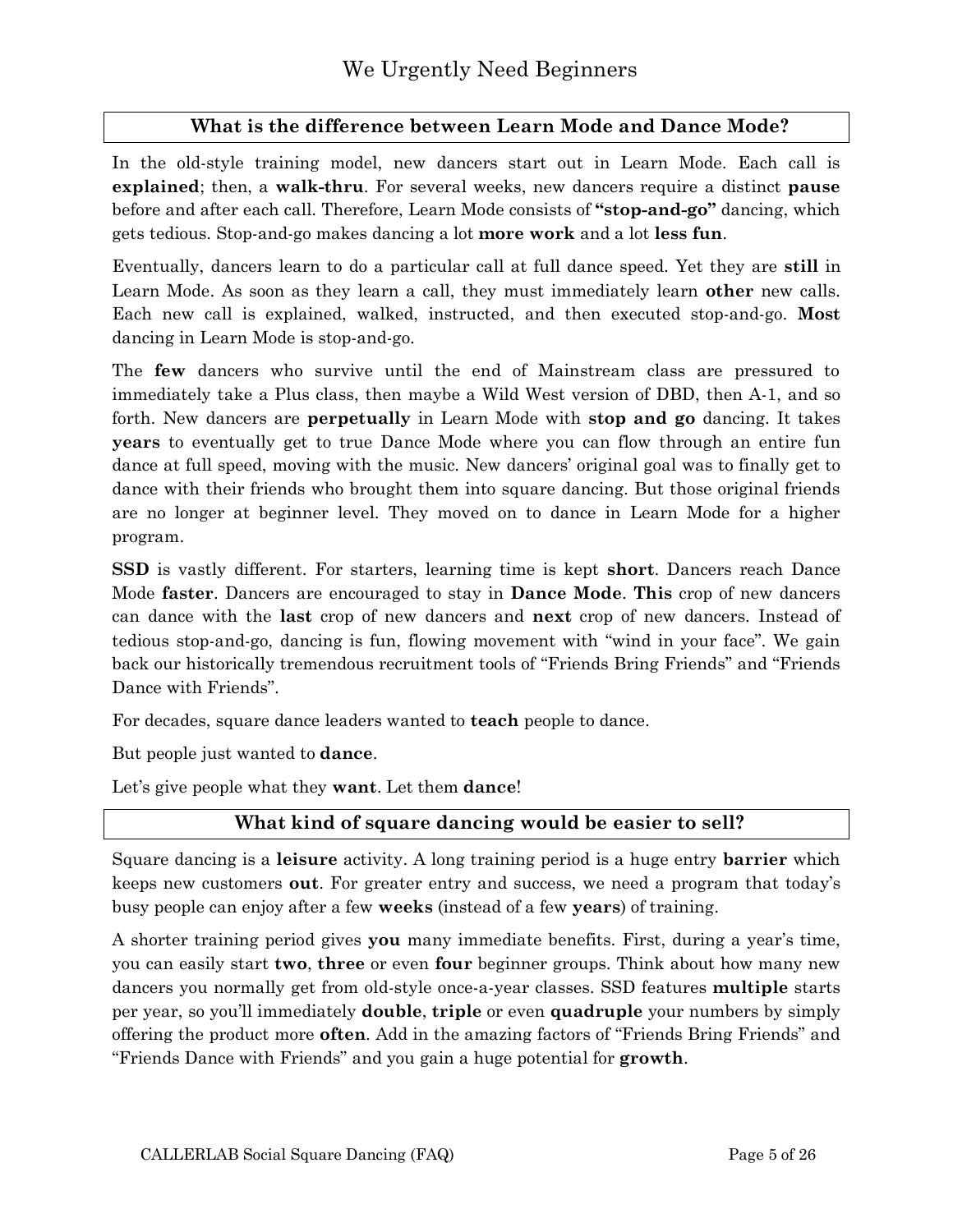## <span id="page-5-0"></span>**What kind of shorter program can be easily learned by new dancers and also enjoyed by experienced dancers?**

A good destination program must be **small** enough to learn in 12 weeks. It must also be **large** enough to provide an exciting and varied dance experience. These two goals (**easy** to learn, **satisfying** to dance) have always been a balancing act. In the past, we focused **mostly** on making square dancing more "interesting". That focus **cost** us big-time, by building a huge entry **barrier** to new dancers.

Today's callers who use SSD report that it offers a great **balance** between **short** training time (which favors **new** dancers) and a robust program with substance and **variety** (which favors experienced dancers).

When you consider the Covid-19 shutdown and the upcoming restart, our **best bet** is to emphasize a form of dancing which makes the activity very **friendly** to **new** dancers. **SSD** is that product.

#### <span id="page-5-1"></span>**How can we maximize "Friends Bring Friends" recruitment?**

SSD is a fun yet meaningful dance program. Beginners can learn it *(Standard Application)* in 18 to 22 hours. Dancers are encouraged to **dance** that program, and to **recruit** their friends, with **no** pressure to move up to higher programs.

Think back to when **you** were a **new** dancer. You were enthusiastic about the **joy**, **friendship** and **excitement** of square dancing. You **loved** dancing to lively music and being on the same **team** with other **fun** people. You would have **gladly** invited your nondancing friends to try it, **except** you couldn't. The beginner class you are in is already **closed** to new members. The next class starts a **year** later. After waiting a year, your enthusiasm **declined**, or you have already moved on to the next program.

What if a new class starts every 12 **weeks**, precisely when new dancers reach their **peak** of excitement? You'd have **far** more selling opportunities per year, and far more **enthusiastic** salespeople. We could once again enjoy a **key** selling feature which we lost over time: "Friends Bring Friends".

**Every** survey of square dancers shows that the **vast** majority of us got started because a friend or acquaintance **invited** us. With a shorter and easier program, we can **maximize** the recruitment method which is by far the most effective: "Friends Bring Friends".

While "Friends Bring Friends" will continue to bring you new dancers, a strong **marketing program** is always **desirable**. You can share marketing ideas, and find out what works for other leaders, in the **Social Square Dancing** group on Facebook.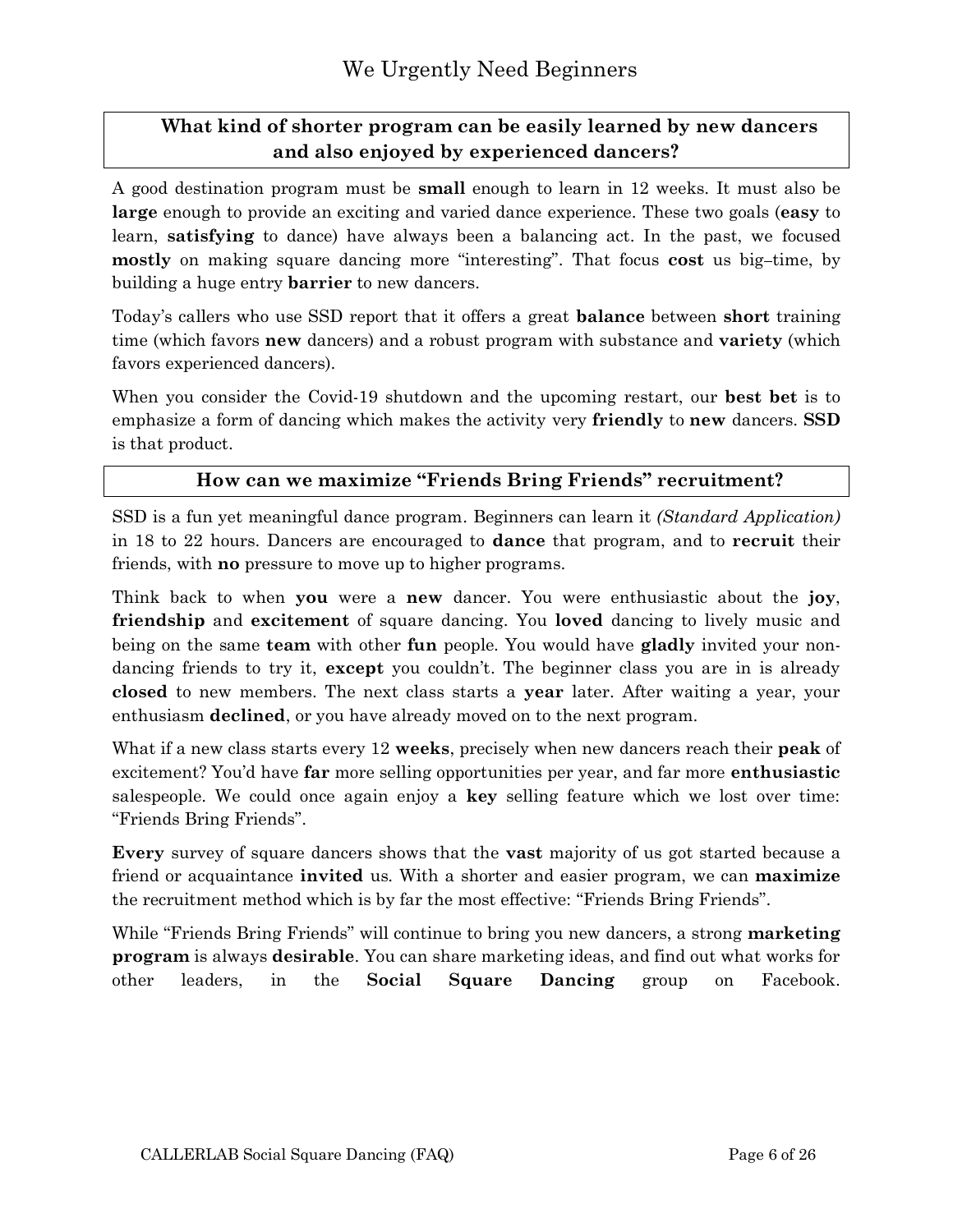## <span id="page-6-0"></span>*To know where we are going, we must understand where we have been.*

#### <span id="page-6-1"></span>**Who started SSD?**

SSD was started by a "who's who" of prominent callers and leaders. If we "name names", we risk omitting some folks who made a contribution. It's correct to say that SSD is a grassroots effort.

SSD is also the culmination of a movement which has been ongoing for decades. Most leaders recognize the need for a **shorter**, **easier** entry program to make square dancing more marketable to **new** dancers.

## <span id="page-6-2"></span>**What is the difference between SSD and the CALLERLAB Basic Program?**

Basic is a **stepping stone**. SSD is a **destination**.

The CALLERLAB Basic Program is the first step of the Dance Level Escalator. Except most of the time, we completely **skip** that step. After a new dancer learns Basic, they **never** get to actually **dance** and enjoy it. Instead, they immediately **rush** onward to learn Mainstream, then Plus, then Advanced One, and so forth. New dancers are pressured to learn **more** calls and move up the escalator. Basic is **not** a **dance** program. It's a **teach** program. Basic is the first step of the escalator.

By comparison, SSD is an active, vibrant **destination** program where people happily dance with **no pressure** to move up to higher levels.

Another key difference: SSD is far more **popular** than CALLERLAB Basic. How many Basic dances or clubs are there anyway? **Very** few, if any! And even if any Basic dances exist, they are only a temporary stepping stone to higher levels. Every Basic dancer is **expected** to learn more calls.

By comparison, SSD dances are held at locations and clubs all over the map. SSD is a **destination** with no pressure to move up. You can bring your friends in a few **weeks**, instead of just one time per **year**.

#### <span id="page-6-3"></span>**What's the difference between SSD and Target 2000?**

Target 2000 tried to **change** existing CALLERLAB programs. SSD is a separate program which does **not** alter existing CALLERLAB programs in **any** way.

Back then (and still today), Mainstream has about 70 calls and Plus has about 30 calls. Many dance leaders felt that Mainstream was **too large** and Plus was **too small**. Mainstream took **too long** to learn. The relatively **few** survivors from a long Mainstream class immediately rushed into a Plus class. Target 2000 attempted to **balance** Mainstream and Plus. The idea was to make Mainstream **smaller** and Plus **larger**, so that **each** program would have about 50 calls.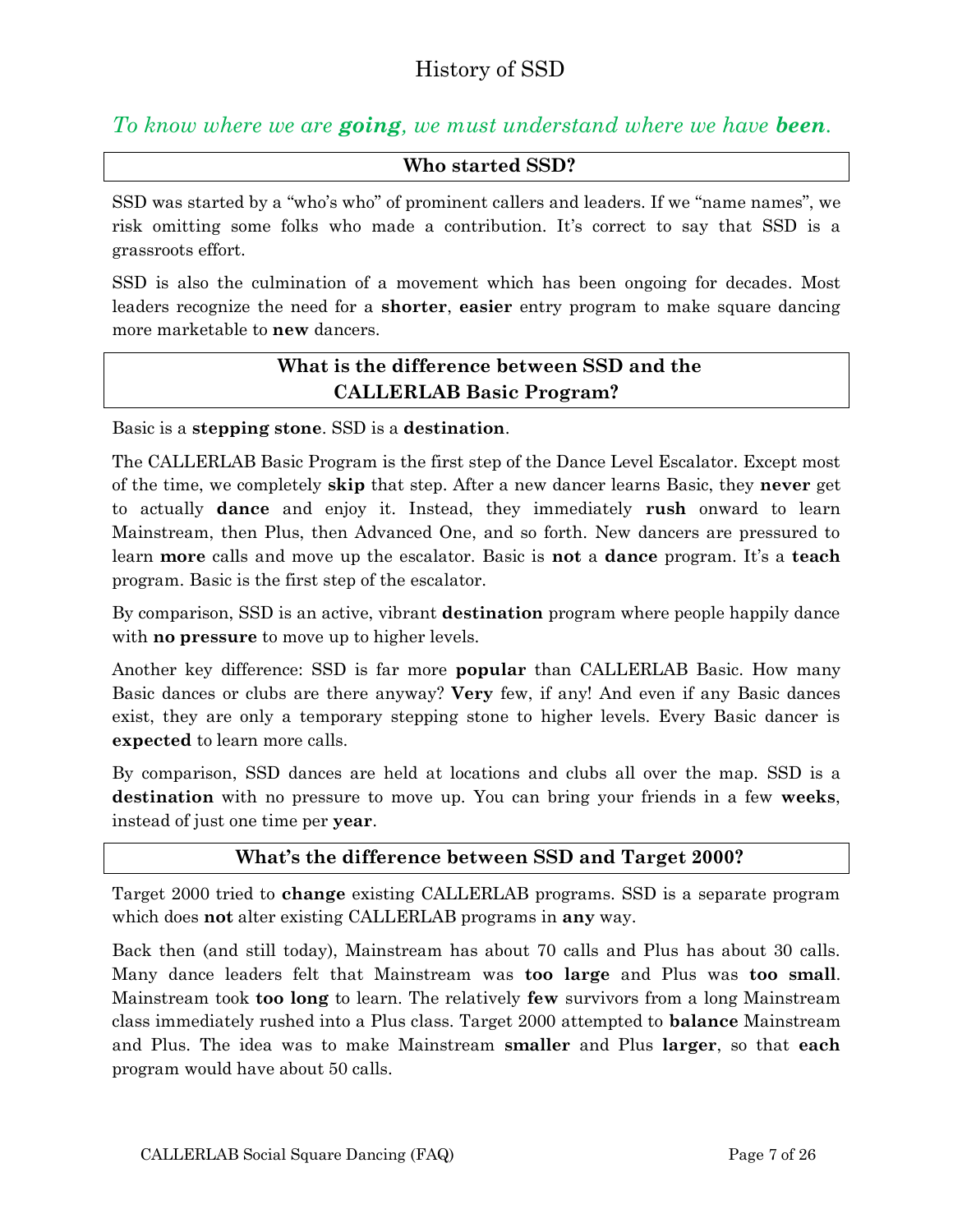## History of SSD

A smaller Mainstream program would be **easier** to learn. Thus, more beginners would **survive** the class. A larger Plus program would be **harder** to learn. Thus, we could discourage brand-new Mainstream dancers from immediately **rushing** to Plus.

It was a great idea, with one huge **drawback**. **Changing** the existing CALLERLAB programs is almost **impossible**. Those programs are too firmly entrenched. Everyone wants change but no one wants **to** change. Any successful new idea must be a better mousetrap and **also** must **not** alter the existing mousetrap.

SSD is an easy-teach, fun-dance **destination** which can be reached by new dancers far more **easily**, and far more **often** (more beginner classes per year) than Mainstream.

#### <span id="page-7-0"></span>**What's the difference between SSD and Mainstream?**

SSD is a sub-set of Mainstream. Mainstream has about 70 calls. SSD has about 50 of the most **popular** / most **fun** / **easiest** to learn Mainstream calls.

Here's another very important difference. Mainstream is a **stepping stone** on the Dance Program Escalator. Everyone who learns Mainstream is **expected** to eventually (and often, immediately) learn Plus. By contrast, SSD is a stand-alone **destination** program. People are welcome to dance SSD for as long as they want, with **no pressure** to move up.

SSD is aimed at people who **want** something that the existing CALLERLAB dance programs **cannot** give them. Think about the last time **you** started a beginner group. Only **some** of those people survived until the end of the class. SSD is aimed at the people who dropped **out** of Mainstream class, along with all of their friends they **would** have brought in. SSD lets us **lose fewer** and **keep more** new dancers.

Callers who use SSD report that most SSD dancers are **happy** to dance that program forever, and to bring their friends. Always remember that SSD is a new product aimed at a new (and **bigger**) audience than Mainstream.

#### <span id="page-7-1"></span>**Why was SSD created?**

Square dancing needs a thriving **entry** program which is **also** a **destination** program and which does **not** even attempt to **change** the existing CALLERLAB dance programs. Fortunately, such a program has **already** been around for decades.

Each year, millions of people migrate to warmer climates for the winter. They're known as "snowbirds" or "winter Texans" or "winter Arizonans" or "winter Floridians", etc. For many decades, square dancing was and continues to be a popular recreational activity for temporary winter visitors. A winter dance program must absolutely be teachable during a **12-week** winter season.

Over the years, winter square dance programs have been extremely successful. Some groups are **huge**, with hundreds of members.

If you said, "The SSD Program was born in the winter RV parks", you'd be correct. Square dancing today needs a dance program which is **quick** and **easy** to learn, and also **fun** and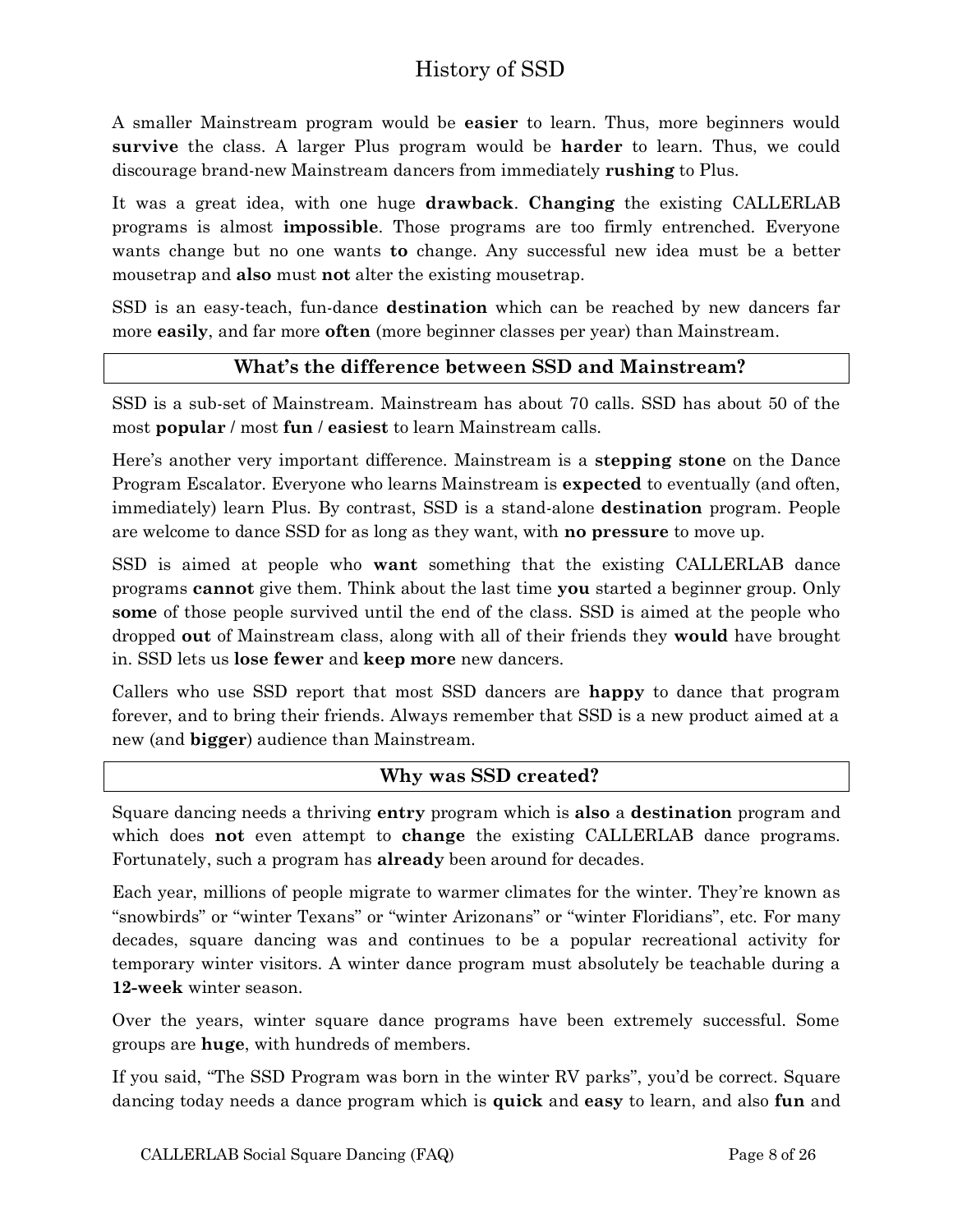## History of SSD

**satisfying** to dance. SSD borrowed heavily from the most **successful** program of this type. SSD achieves the delicate **balance** between the needs of both **new** and **experienced** dancers.

<span id="page-8-0"></span>What do the letters S.S.D. mean?

SSD started a few years ago as "**Sustainable** Square Dancing". Shortly after SSD began, CALLERLAB did what they always do. They formed a committee to study and test the new idea. The study came back with good news. Clubs using SSD were able to **grow** their groups with great results.

Now it's time to introduce this experimental program to a **wider** audience. "Wider audience" means "**all** callers and dancers outside of the SSD Committee". The SSD Committee has already had the product for a few years.

Recently, the SSD Committee voted to **change** the name from "**Sustainable** Square Dancing" to "**Social** Square Dancing". Let's agree that the SSD Committee is the proper place to shape the program. We have no need to worry about **why** they wanted to change the name from Sustainable to Social. The name changed because a majority of leaders voted **for** the name change.

From the very beginning of SSD, it was common to use just the acronym "**SSD**". That common term remains the same. The general plan is to promote SSD as **Sustainable** Square Dancing to callers and leaders (who care a great deal about **sustainability**), and to promote it as **Social** Square Dancing to dancers and prospective beginners (who care a great deal about **sociability**).

## <span id="page-8-1"></span>**If SSD is from CALLERLAB, why can't I find it on the CALLERLAB website?**

It's there. It's just buried underneath a **mountain** of other things CALLERLAB has done for the past five decades. CALLERLAB documents decades of square dance history. SSD is just the latest chapter.

**Search** is your friend!

If you want **general** knowledge about SSD from many different sources:

The **CALLERLAB Knowledge** website has extremely good info on almost any square dancing topic. Go to [http://callerlabknowledge.org](http://callerlabknowledge.org/) and search for **ssddoc**. The very first result is "SSD Documentation and Support Materials", a collection linking to documents and materials from many different sources. Here's the direct link: [http://callerlabknowledge.org/?s=ssddoc.](http://callerlabknowledge.org/?s=ssddoc)

If you want **specific** info about **current** items of **business** in the CALLERLAB SSD **Committee**:

The regular CALLERLAB website has current documents for active committees. Go to [http://callerlab.org](http://callerlab.org/) and search for **SSD**. The search results will contain all current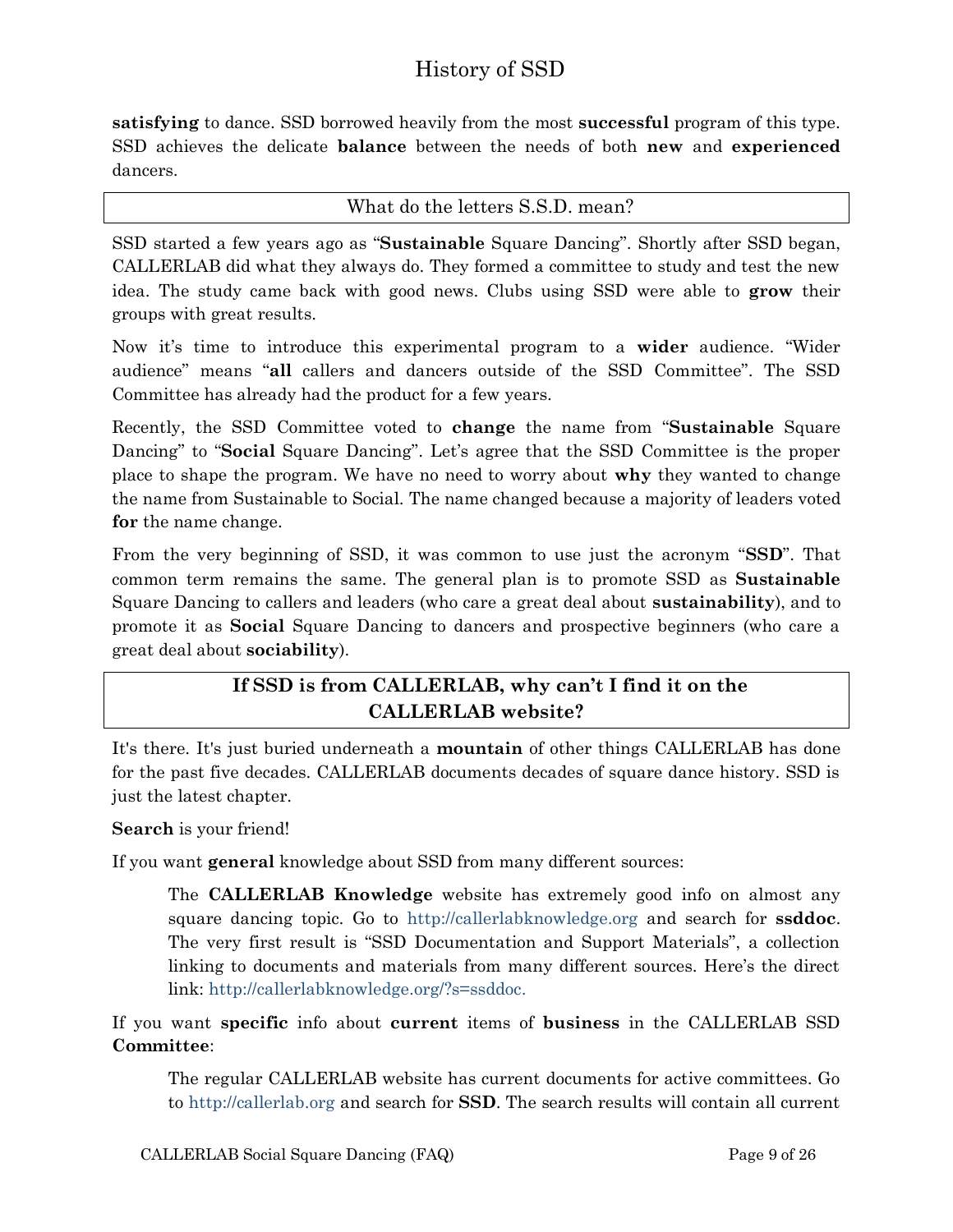## History of SSD

CALLERLAB documents mentioning SSD, including the *Teaching Guide*, press releases, Committee Brief, etc.

#### <span id="page-9-0"></span>**Who uses SSD?**

Callers and dancers all over the world! The **Social Square Dancing** group on Facebook has over 500 members, and the number increases every week. More and more leaders discover SSD every day.

You might wonder why there is no published list of SSD leaders. Here's why: SSD is growing very **quickly.** Any roster of SSD groups would be out of date before you could even read it. The best answer to "Who uses SSD?" is "People who have **found a better way** for square dancing to **thrive!**"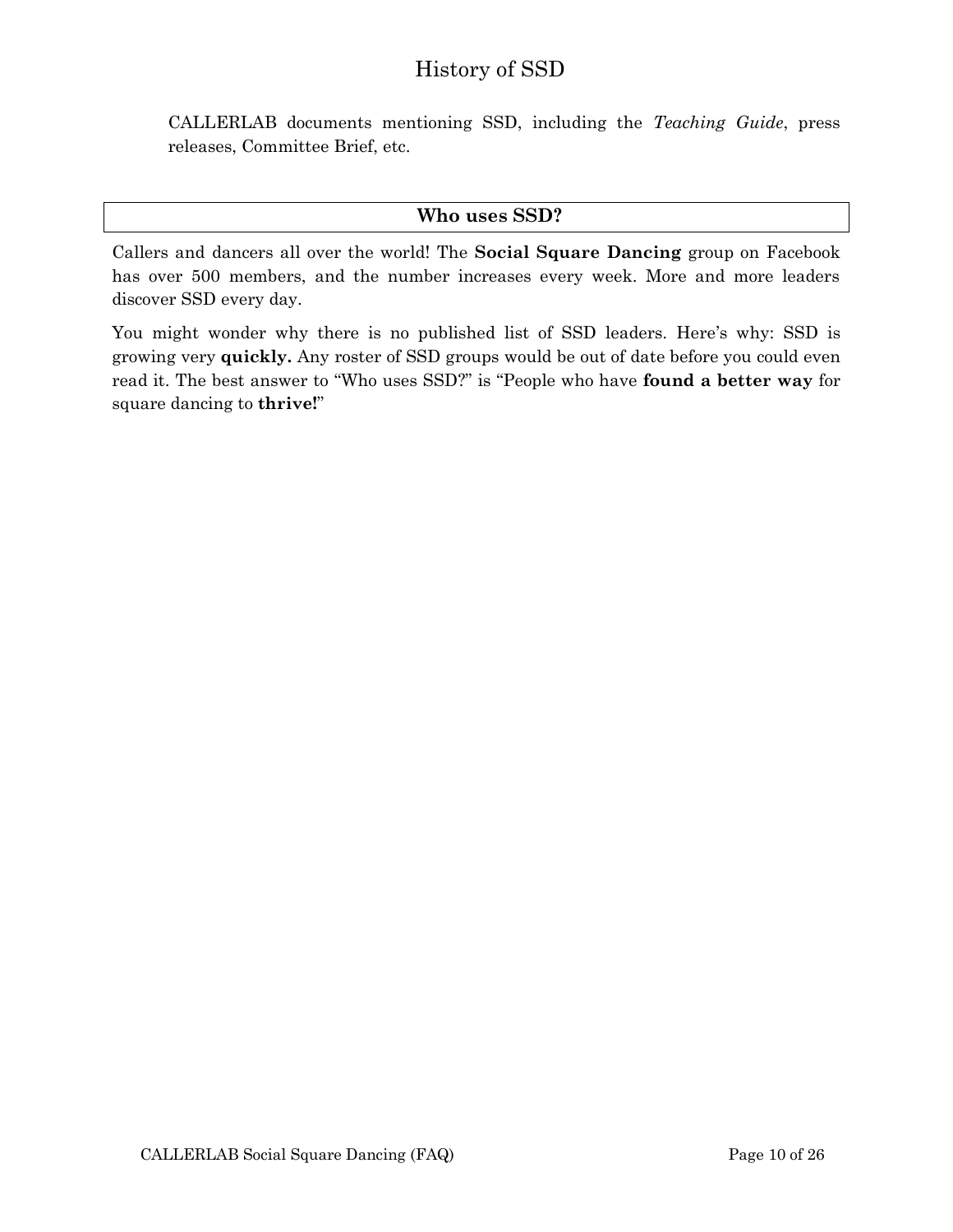## <span id="page-10-0"></span>*Not too big, not too small, but just right.*

## <span id="page-10-1"></span>**If square dancing is a grassroots activity, why do we need a list of calls?**

When we **all** use the **same** list of calls, we gain **huge** advantages:

- A. Dancer **Portability**: SSD dancers can dance with **any** SSD group, **anywhere** in the world.
- B. **Knowledge** Sharing: an *SSD Guidebook* can be (and in fact, has been) published, for **all** to use.
- C. **Resource** Sharing: square dance music companies can release (and in fact, have released) singing calls **specifically** for the SSD movement.
- D. **Experience** Sharing: SSD groups can share **success** stories and **help** each other succeed.

#### <span id="page-10-2"></span>**Why can't SSD use an existing list? Why do we need a new list?**

The SSD program requires a list of **fun**, **popular** calls which are **easy** to learn and **satisfying** to dance. The program needs ample **resources** (e.g., recommended teaching order, guide book, singing call figures, patter modules, etc.) for callers to use. The SSD list has **all** these things and more. It also has a history of **success**.

Much thought went into the SSD list and teaching order. When you compare the SSD list with the CALLERLAB Mainstream list, you'll find that some of the **least** popular and/or **hardest** to learn Mainstream calls are **not** on the SSD list. The SSD list is designed to be **short** on teaching time and **long** on dance-ability. The program is designed to be taught *(Standard Application)* in 18 to 22 hours. It will build a whole **new generation** of dancers at a **fun** and **exciting** level which can be learned in a reasonable timeframe.

#### <span id="page-10-3"></span>**Where can I get a copy of the SSD list?**

It's in the *SSD Guide*: <http://callerlabknowledge.org/?s=ssdguide>

## <span id="page-10-4"></span>**Why should I follow the SSD list exactly, instead of my own variation of it?**

We're all in this **together**. When we **all** use the **same** list, **everyone benefits** from each other's collective wisdom, experience and **success**. By using a common list, you gain a valuable **guidebook**, choreographic **material**, singing call **figures**, expert **advice**, **ideas** you can use from other groups, and **more**.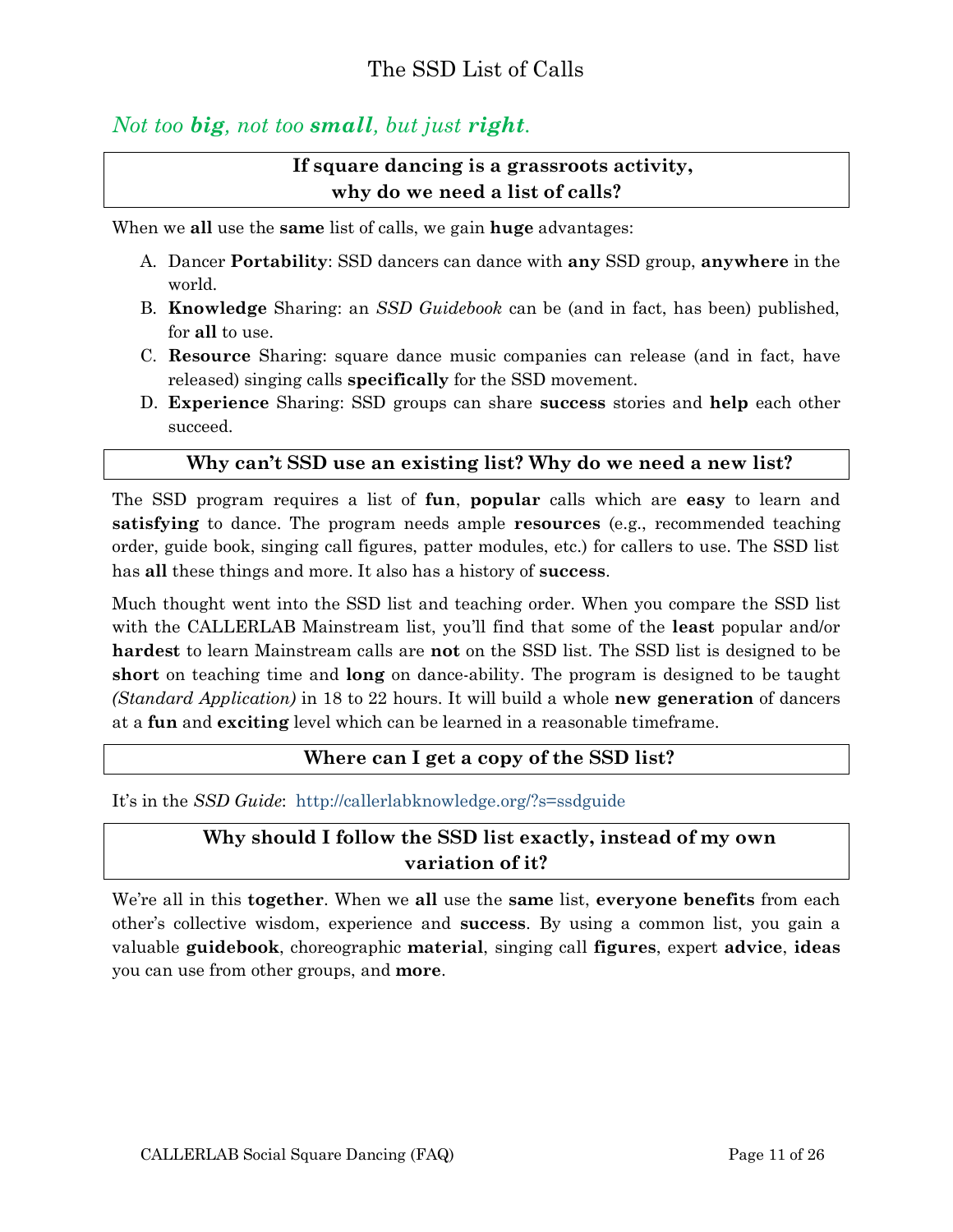## <span id="page-11-0"></span>**What if my favorite call is not on the SSD list?**

Please feel free to use your favorite call, or **any** call you wish, **after** you give a quick and entertaining teach to **that** night's group.

SSD is aimed more at **Dance Mode** than Teach Mode. If you choose to use extra calls, it's a great idea to select a call which is **easy** for you to **teach** and also **fun** for your customers to **learn**.

#### <span id="page-11-1"></span>**What if I think the SSD list should be bigger or smaller?**

You are **not** alone! Feel free to use **any** calls you wish, with your own group. Simply give your customers a **quick** and **entertaining** teach **before** you use a call that is new to them.

SSD is a **grassroots** effort. You are very **welcome** to get involved with the Facebook Group and/or the CALLERLAB SSD Committee. Come up with an idea. Convince others that your proposal is solid and your reasoning is sound. If you invent a better mousetrap, the entire SSD movement will move in the direction of **your** success story! It's exciting and satisfying when **your** idea helps shape history!

We hope the benefits of having a **tested**, **popular**, **well-designed** program will outweigh any desire to become a maverick. SSD uses **proven** methods which have brought great **success** so far. You benefit from everyone else's experience. And everyone else hopes to benefit from your successes. We're all in this **together**.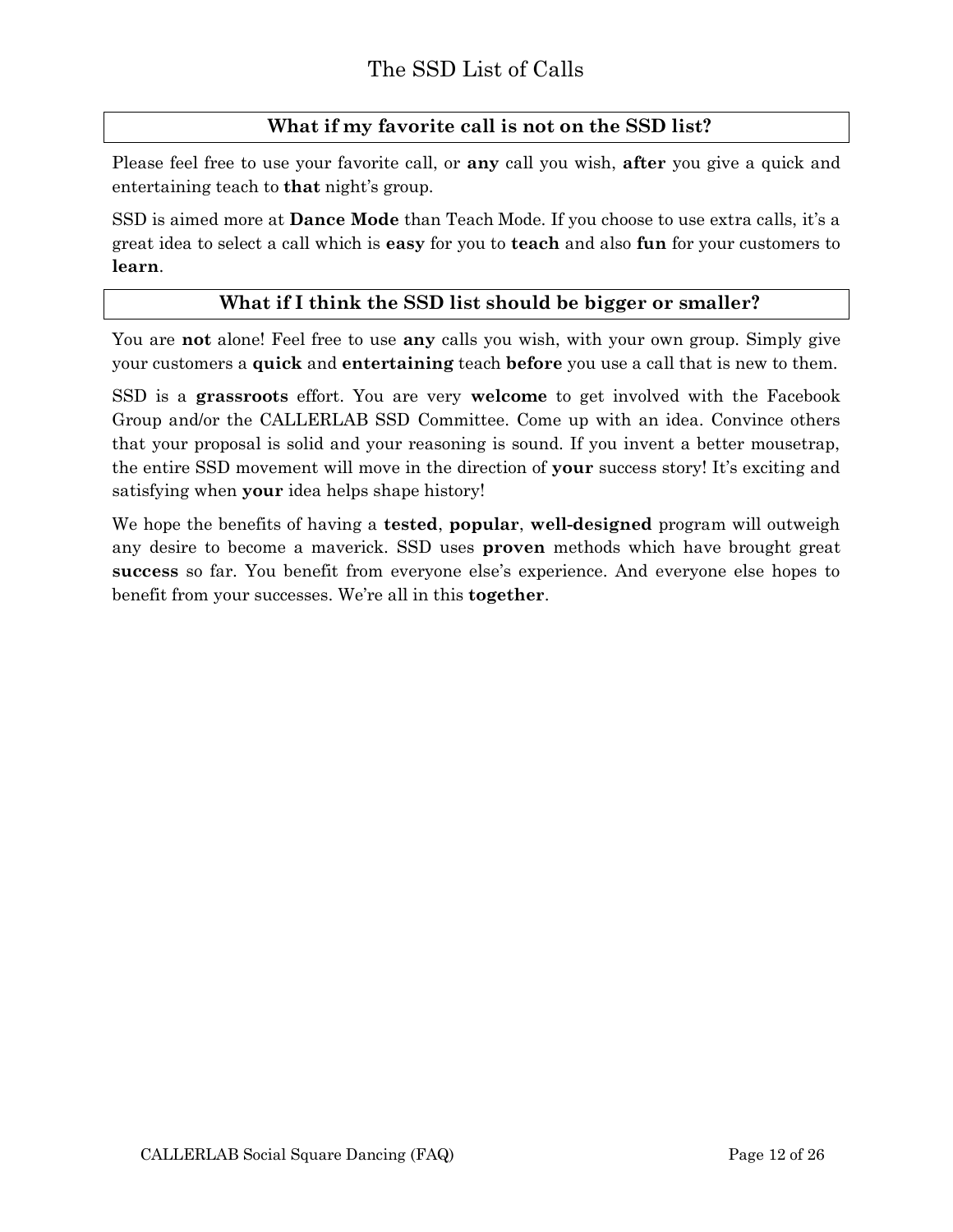## <span id="page-12-0"></span>*The hardest part of a journey is taking the first step.*

#### <span id="page-12-1"></span>**How do I get started?**

Start by drumming up a group of beginner dancers. Then provide a place where they can enjoy **dancing** with **no** pressure to move up to higher programs. It has always been challenging to round up a group of beginners. Thankfully, it is **far** easier to recruit people into a 12-week training program than it is to bring people onto the Dance Program Escalator (where the training period never really ends).

With the Covid-19 shutdown, and the upcoming restart, everyone will be on the same page to focus on **new** dancers to **rebuild** our groups. Get involved with the Social Square Dancing Group on Facebook, where you can pick up ideas from hundreds of other likeminded leaders.

#### <span id="page-12-2"></span>**Where do I find beginner dancers?**

Gathering enough people for a successful square dance beginner group has **always** been a challenge.

Think about how hard it is to get people to commit to a **year** of learning 70 to 100 difficult calls. SSD is definitely an **easier** sell. People commit to just 12 weeks of learning just 50 calls.

Consider how many people start a year-long Mainstream/Plus class, and how very **few** survive until graduation. **SSD** has far **fewer** dropouts because the class is **shorter**, more **fun** and usually **larger**.

It's still a chore to scare up a beginner group. Thankfully, with SSD it's a far **easier** chore.

Here's the best part: once your program gets rolling: the "Friends Bring Friends" concept kicks in. SSD lets you start a beginner group more often. Your group size builds much **faster**.

Remember to invite **former** square dancers! Surveys show that most former dancers dropped out because it was just too **much** (to learn, remember, commit, etc.) Former beginners can be a **great** source of people for your new SSD program.

#### <span id="page-12-3"></span>**How often should I start an SSD class?**

SSD is designed to be taught in 12 weeks. You can start a new beginner group one, two, three **or** four times a year. Multiple starts per year give you a **huge** advantage. Old-style programs start beginners just **once** per year. With SSD, starting **multiple** times per year, you can **double** or **triple** or **quadruple** your annual growth.

You do not **have** to start multiple times per year. Some leaders like to start several times a year in the **beginning**, to **build up** their numbers. Once they get **ahead** in the game, they can relax the pace and have fewer starts. The choice is always **yours**.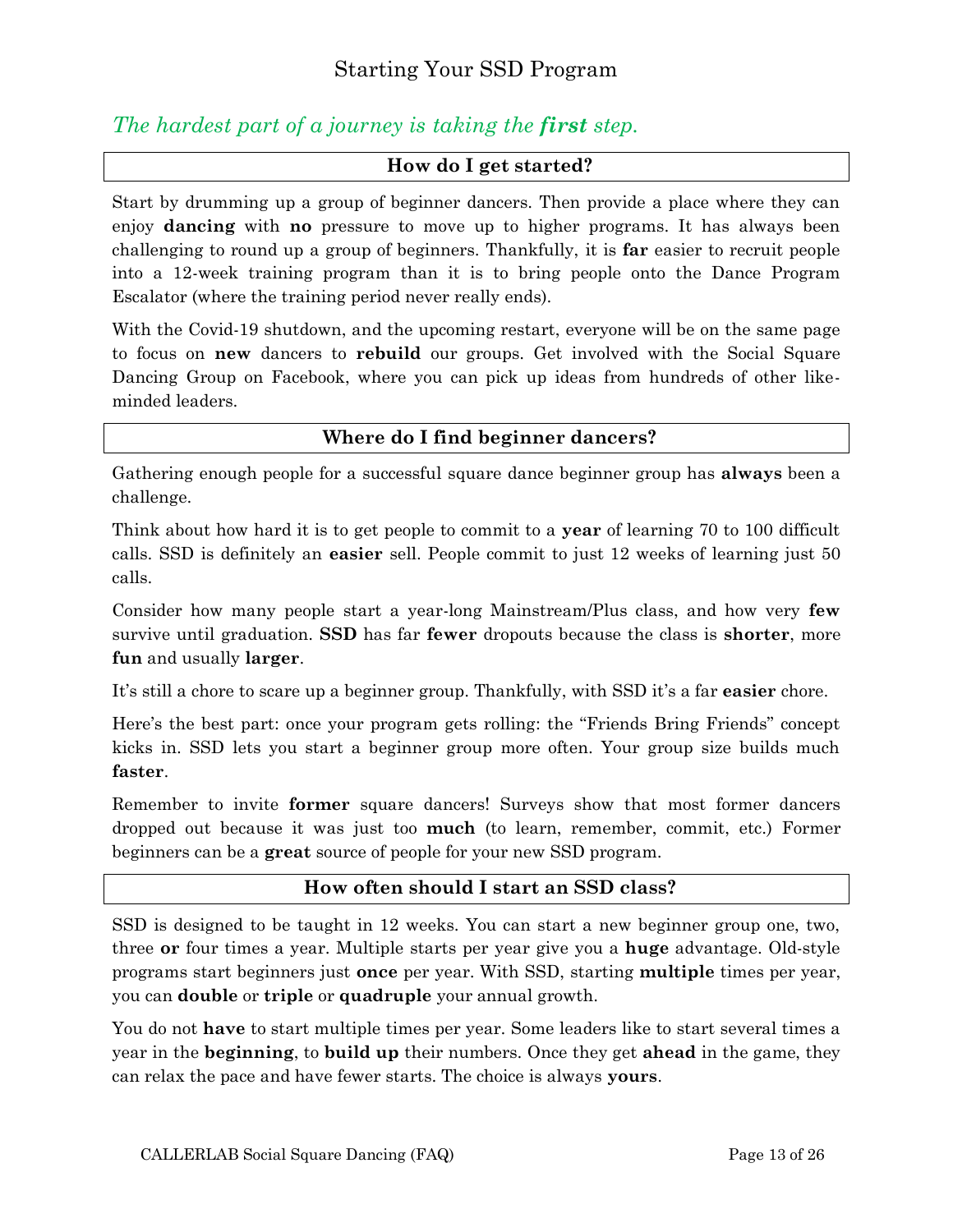## Starting Your SSD Program

In addition to bigger numbers, SSD gives you a huge gain in **enthusiasm**. When classes last an entire **year**, your new graduates (your main sales people) are **weary** and jaded. With **SSD**, your star sales reps, at the 12-week mark, are at the exact **peak** of enthusiasm and excitement.

#### <span id="page-13-0"></span>**How many weeks should my SSD class last?**

SSD is designed to be taught *(Standard Application)* in 18 to 22 hours. The exact format is up to **you**. You can do 2 hours per week for 10 weeks or 1.5 hours per week for 12 weeks. Some leaders have even reported good results with "twice-a-week" (two 90-minute sessions per week) for 6 weeks.

Many other formats are possible. The good news is that with a short cycle time, you can **tweak** your program every few months, until you have a **fine-tuned** solution which works **great** for **you**.

#### <span id="page-13-1"></span>**What is the structure of an individual SSD session?**

The SSD guide covers this topic in depth. One popular format has an hour and a half of **beginners** followed by an hour and a half of SSD **dancing**, on the **same** evening. This is just one common format. Other formats have been used successfully.

A successful program provides the **two** things your dancers **need**:

- 1. A place to **learn** the program.
- 2. A place to comfortably **dance** the program with **no pressure** to move up.

Old-style programs often fail because beginners must endure **Learn Mode** for a **year** or longer. Dancers can **only** dance stop-and-go. SSD emphasizes **Dance Mode**. This gets people **excited** about dancing and bringing their friends. People bring their friends **not** for the **learning** but for the **dancing!** SSD lets you give people a **great** dance after a **short** training period.

#### <span id="page-13-2"></span>**Where can I get a copy of the** *SSD Guide Book***?**

Free download from CALLERLAB Knowledge website:

<http://callerlabknowledge.org/?s=ssdguide>

The *SSD Guide* has suggested lesson plans for **each** and **every** week of your new SSD group! You don't have to do your homework. It's **already** been done for **you**!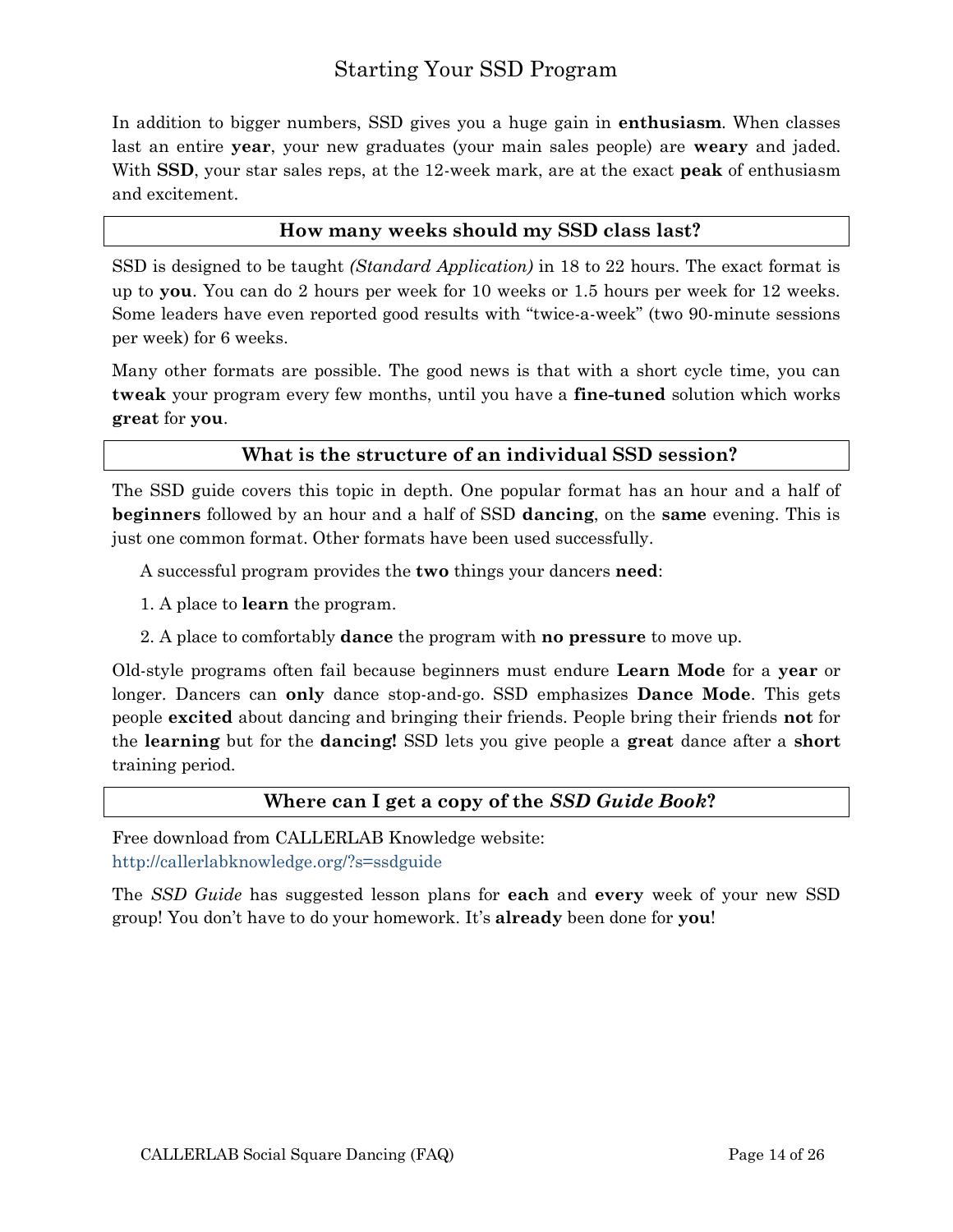#### <span id="page-14-0"></span>**Who will promote SSD to dancers?**

SSD is designed to take full advantage of "Friends Bring Friends". SSD keeps the training cycle short, frequent, easy and fun. **Today's** beginners become **tomorrow's** best sales agents.

How did **you** get into square dancing? For most of us, the answer is simply **"Friends Bring Friends"**. Do you remember how excited **you** were when you first started square dancing? After the first few weeks of beginner sessions, you were **hooked!** You would have gladly brought your friends, except it was a whole **year** until the start of the next class. SSD lets new dancers bring their friends **several** times a year, instead of just once a year.

#### <span id="page-14-1"></span>**Who will promote SSD to callers?**

SSD is **Social** Square Dancing. The word "Social" implies that it spreads via "Friends Bring Friends". Just like SSD dancers sell the program to other dancers, SSD callers sell the program to other callers.

When callers discover that SSD groups are **thriving** while old-style year-long-class groups are **languishing**, you get **instant** promotion. You will hear a **lot** about SSD as square dancing starts back up.

SSD has its own Facebook Group named "Social Square Dancing". Search for it on Facebook and then request to join the group. As of this writing, the group has over **500** members, and the number **increases** each week.

CALLERLAB keeps callers informed about new developments and success stories in the world of square dancing. CALLERLAB is on board with SSD and recommends it as a **great** way to start up again after the Covid-19 shutdown.

#### <span id="page-14-2"></span>**How do I get my club to offer the SSD program for new dancers?**

We will soon have a **once-in-a-lifetime** opportunity to **permanently** improve square dancing by focusing on SSD. Covid-19 **stopped** all square dancing and devastated the membership rosters of existing clubs. Even if your club danced at a very high level **before** the shutdown, they will need to **ease** back into dancing once we restart. Since **everyone** needs to dance an easier level **anyway**, we might as well provide a sustainable product for **new** customers.

We need to start thinking of beginners as actual **dancers**, actual **customers**, and actual **users** of our product. For **far** too long, we thought of people as customers only **after** they graduated from a year of class.

Ask your club if they are interested in providing a dance experience for people who do **not** dance, yet would be interested in learning how **only** if it's **easy** and **fun**. Explain that **other** recreational choices allow people to participate **fully** after a very **short** training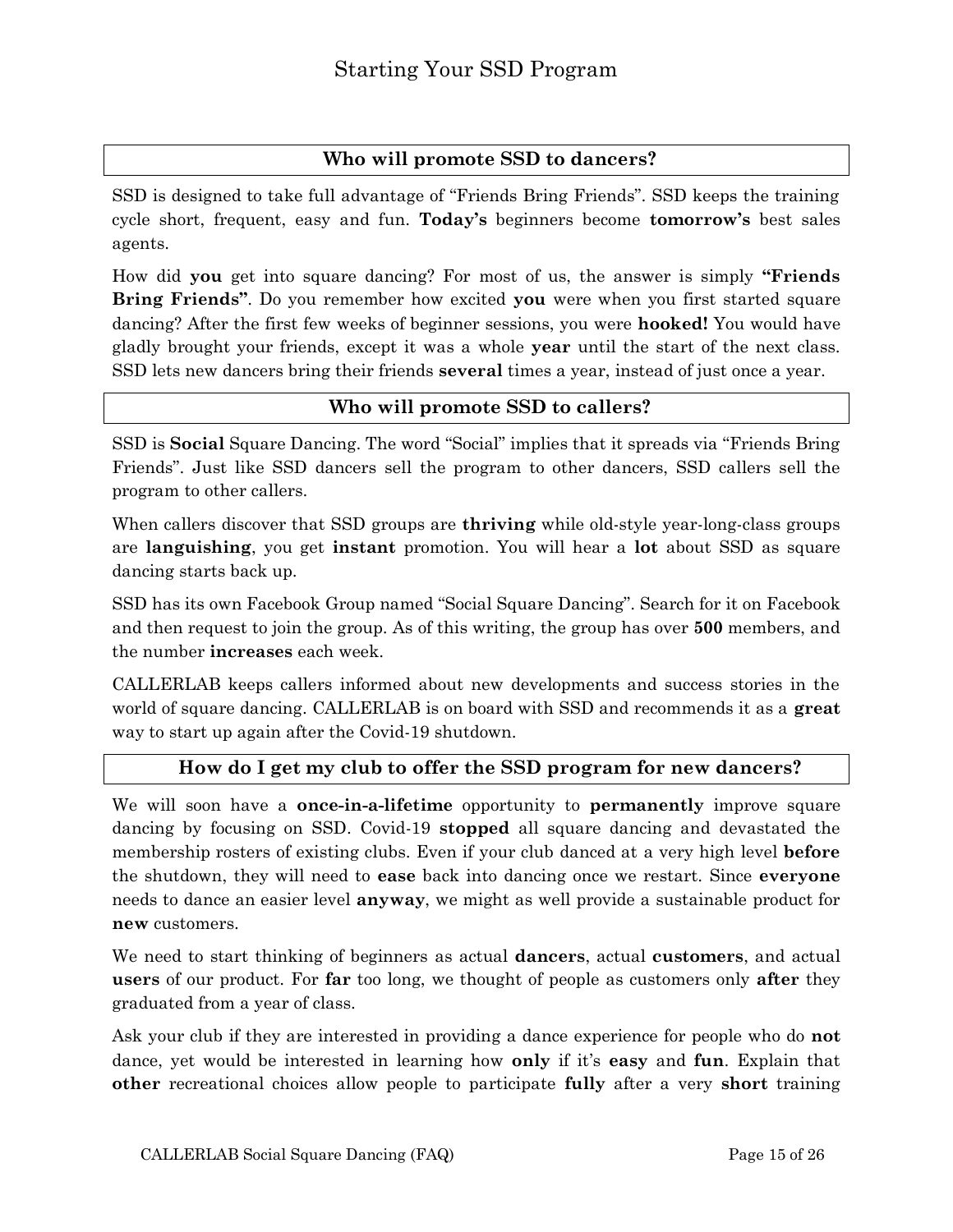## Starting Your SSD Program

period. SSD has a **12-week** training period which is a **vast** improvement on the old-style **year-long**-class model.

SSD does not change **any** existing CALLERLAB Program. If your club is already successful with Mainstream, Plus and beyond, keep on doing what you're doing. If your club could use **more** dancers and **more** sustainability, consider the SSD program. You'll be in good company. Every day, more and more leaders turn to SSD as a **fantastic** way to bring in **more** new dancers more **often**, and to keep them dancing longer.

## <span id="page-15-0"></span>**What if I just don't like SSD and I prefer to teach the same programs I've taught for years?**

Square dancing is a social and leisure activity. People do it because they **enjoy** it. This applies to callers as well as dancers. Find something you **enjoy** and have a **blast**.

SSD does not change **any** CALLERLAB Program in any way. You always have a choice. Please use any method **you** wish for growing your dancer population. SSD is specifically designed to address **today's** marketplace. Other callers have had **success** with SSD. If you choose SSD, you'll be in **good** company. Each day, more and more leaders turn to SSD as the **only** viable way to **rebuild** square dancing.

#### <span id="page-15-1"></span>**Should I teach the calls from all formations and arrangements?**

Short answer: **NO!**

Longer answer: In the past, CALLERLAB recommended teaching from many formations and/or arrangements. Let's think about how **other** leisure activities teach beginners.

Snow skiing: Do you **start** with the **toughest** double-black diamond run, even if you're a brand-new beginner?

Running: Do brand-new beginners **start** by running a **marathon**?

Roller skating: Do you **start** by skating **backwards** on one foot while **juggling**?

Leisure activities start at an **easy** level. Then, if you **want** to, advance to a higher level. Over time, beginners **may** choose to learn more. But there needs to be a dividing line between "**Learn Mode**" and "**Dance Mode**". That line needs to occur **sooner** rather than **later**.

In today's fast-paced world, a **year** of training is **far too long**. It's **folly** to expect beginners to know the same **intricacies** which took many **years** for experienced dancers to learn. It makes **far** more sense for beginner square dancers to dance at a **fun** and **easy** beginner level. With SSD, this level can be **easily** reached after a **short** and **fun** 12-week training period.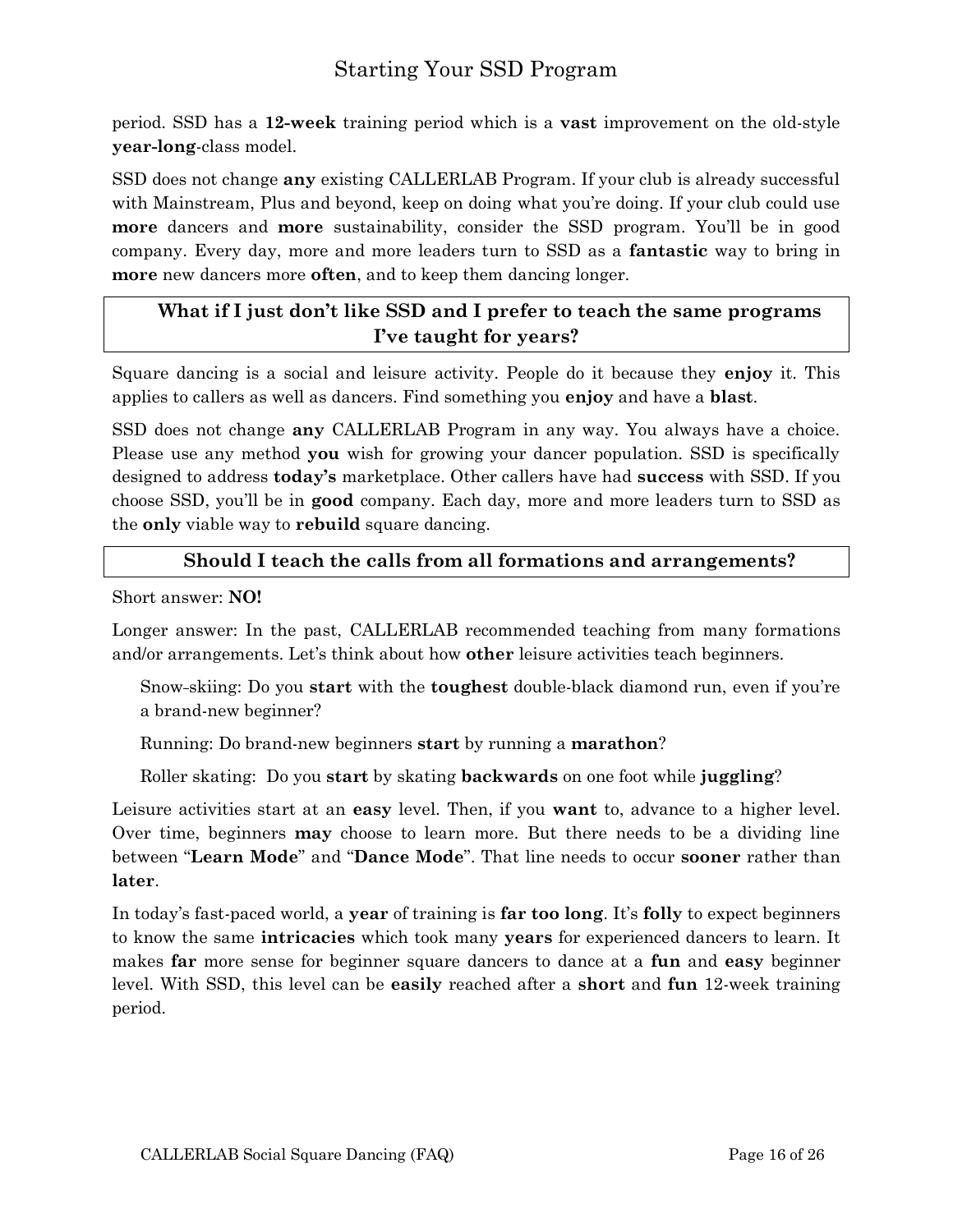## <span id="page-16-0"></span>*After Learn Mode … Dance Mode!*

#### <span id="page-16-1"></span>**What do SSD dancers do after 12 weeks of class?**

After 12 fun weeks of Learn Mode, SSD dancers get to enjoy the best part: **Dance Mode**! Existing dancers and leaders might find it difficult to accept that SSD is a **full destination** dance program. SSD dancers are encouraged to dance at SSD dances, **forever**, with **no pressure** to move up to higher levels.

This "no pressure" approach is completely **different** from how we've always done things in the **past**. In old-style "year-of-class" programs, the very minute dancers finish a program, they are pressured to take the **next** class. They **never** get to dance and **enjoy** the level they learned.

The CALLERLAB foundation surveyed **former** dancers, to find out **why** they **quit** square dancing. The most common reason for dropping out is because they felt pressure to learn and do **too much**. For a new dancer, no matter how much they learn, it **never** seems to be **enough**. They are always hounded to learn **more, more, more;** this pressure pushes people **out** of square dancing forever. **Non**-dancers have every **right** to expect square dancing to be a **fun** leisure activity with **no** pressure.

For many years, we wanted to continually **teach** people more calls and positions. But people just want to **dance**. SSD lets them dance, with **no pressure** to move up. Plus clubs can offer a Plus class one time each year for those who **choose** to move on. Every M/Plus club could have the SSD concept replace their current, non-productive and probably a bit nostalgic, new dancer class. Focus on building SSD first, as an integral part of your club, before even thinking about having a Plus class. Patience is a virtue!

#### <span id="page-16-2"></span>**How can I keep dancers entertained long-term, using only 50 calls?**

Start with a positive **attitude**. SSD dancers all over the map are **happy** to dance the SSD program. If other callers can do it, then so can **you**. Good news: **plenty** of help is available.

The SSD Guide contains **hundreds** of well-researched, smooth, flowing, danceable routines. You don't have to do your homework, because it's **already** been done for **you**. The routines are arranged and color-coded by their intended audience:

- **SA** (Standard Application) for **all** dancers, beginners and experienced alike.
- **SAV** (Standard Application with Variety) to provide a **tiny** bit of extra spice for experienced dancers.
- **EA** (Extended Applications) to **occasionally** challenge your dancers and give them deeper knowledge and understanding.

There will always be a dichotomy between **new** dancers and **experienced** dancers. Successful SSD programs often teach or workshop something, in a **fun** and **flowing** and very **danceable** way, on the 2nd or 3rd tip of a dance. This **equalizes** the floor. Both new and experienced dancers get to enjoy something a **little** different. **You** can then use that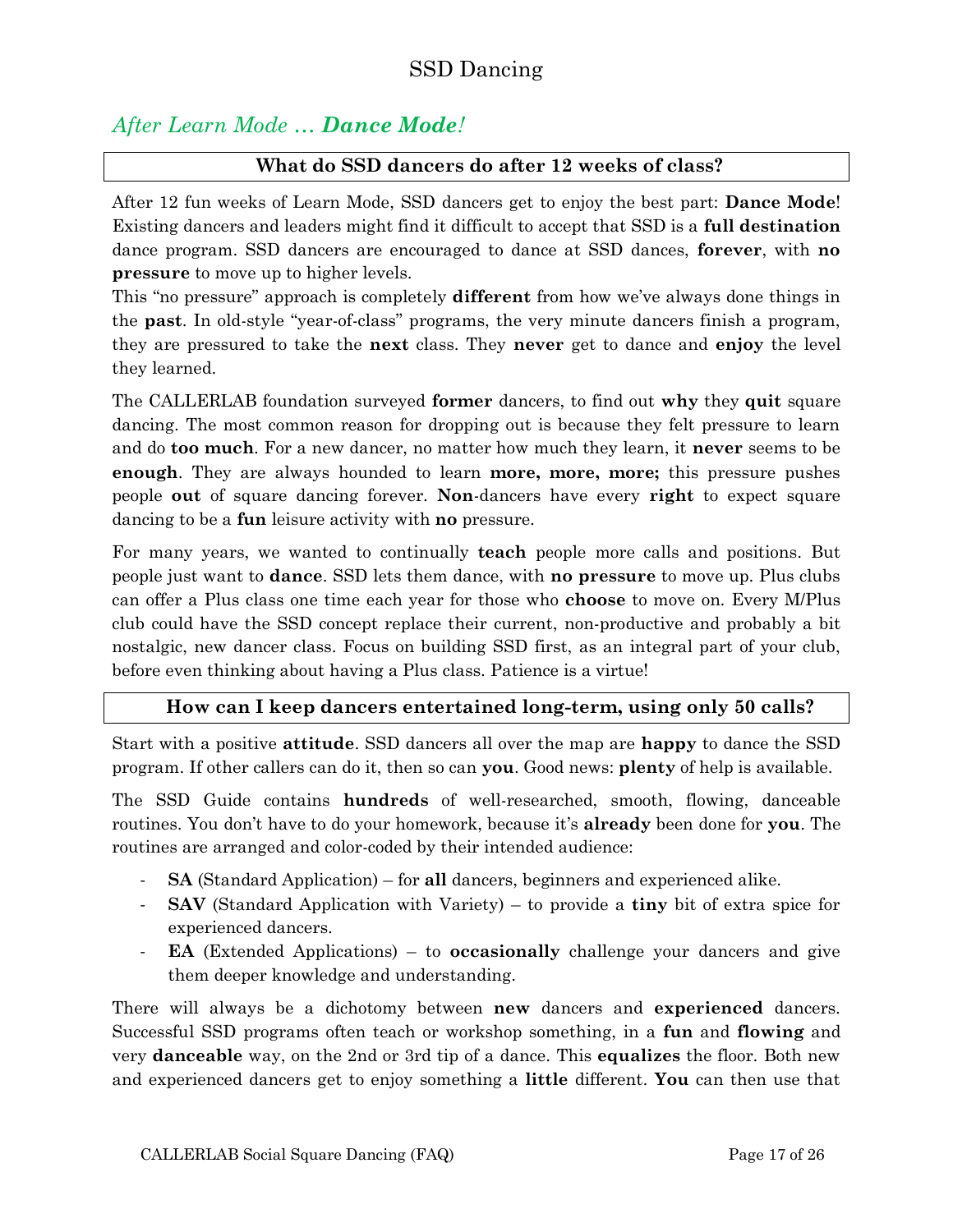variation for the rest of the evening. Everyone enjoys the variety **together**. Nobody is left behind. The *SSD Guide* contains several examples you can put to **immediate** use.

#### <span id="page-17-0"></span>**May I teach my favorite call, even if not on the SSD list, to my own group of dancers?**

Yes, because you'll develop a **quick**, **fun** and **effective** teach for each additional call you use. You are always welcome to use any additional call you choose. Just teach it **first**; and **not** just an ordinary "teach". Remember, they're now **out** of Learn Mode and into **Dance Mode**. For **any** new call you introduce, give them a **good**, **effective**, **fun** and **successful** teach.

Variety is the spice of life. But **too** much spice ruins the dish. Numerous surveys show that people drop **out** of square dancing because it's too **hard** and **complex**, and **not** due to lack of variety. Keep it **fun**, **flowing** and **exciting**.

Also remember that SSD is designed to be experienced in "**Dance Mode**" instead of "Learn Mode". At **all** times, make your program lean heavily **away** from what most callers want (to **teach** people to dance) and lean heavily **toward** what most **customers** want (to **dance**).

## <span id="page-17-1"></span>**If I teach my favorite call to my group, can other SSD dancers still visit and dance with us?**

Yes, you may use any call you wish. Just give a short, flowing and effective teach **first**. If you teach a new call **early** in the dance, you can then use the call for the rest of that evening.

## <span id="page-17-2"></span>**How do I get my club to allow dancers to remain at SSD with no pressure to move up?**

If your club supported the idea of offering a **fun** and **easy** product to people who do **not** square dance, the next step is to persuade your club to offer a place for these **same** new dancers to **dance** at an **easy** and **fun** level, with **no pressure** to move up. This benefits your club because it maximizes "Friends Bring Friends" marketing. Focus on building SSD first, as an integral part of your club, before even thinking about having a Plus class. Patience is a virtue!

If your club prefers the old, **broken** model (where new dancers are in **Learn Mode forever**, and it takes **years** until a scant **few** survivors eventually reach club level), they are free to keep using the existing programs. But **why** would they? Square dancing needs to **rebuild**. Why not rebuild using a model which **improves** your chances to win?

SSD is completely separate from, and does not alter, **any** existing CALLERLAB Program. Nobody expects a Plus club to drop their club level down to SSD. Instead, we expect many existing Plus clubs will want to offer a **new** product, a **Social** Square Dance program, to a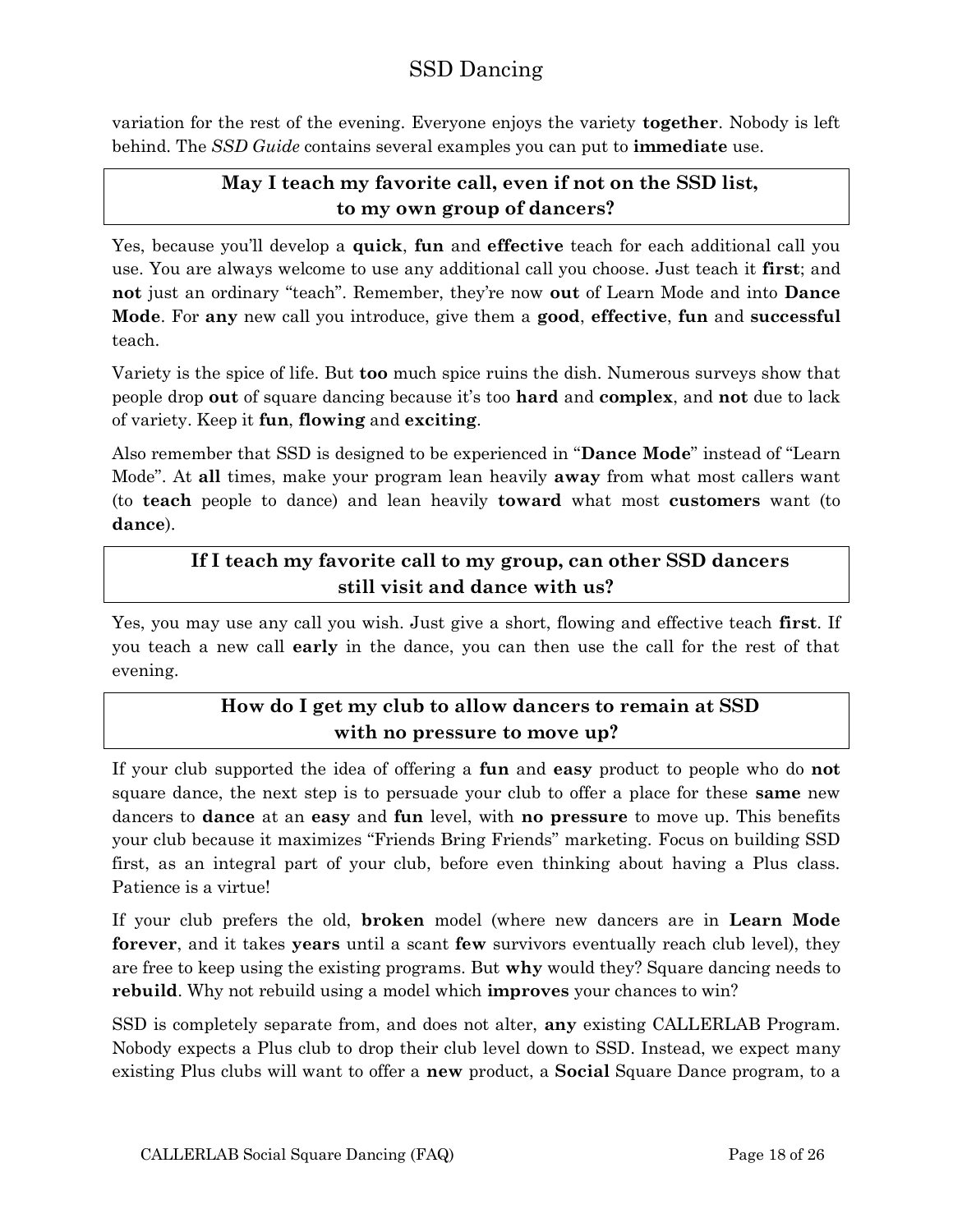brand-**new** target audience. The new audience can dance either on a separate night or on the regular club night at an earlier session.

Some clubs will be **very tempted** to **cherry-pick** the SSD group and bring everyone up to Plus and beyond as **quickly** as possible. We **must resist** that urge, because cherry -picking is how we got into our current **predicament**. SSD is a better mousetrap. Instead of a **year** of **stop-and-go** dancing during class, people get a full and **exciting** dance experience after just 12 **weeks**. Instead of dropping **out** because it's too **hard**, people stay **in** because it's too **fun**. Instead of waiting a **year** to bring their friends, people can bring their friends every few **weeks**. Instead of your top recruiters (recent graduates) being completely **exhausted** after a year of constant Learn Mode, your recent graduates are in **fun** Dance Mode and still at the **peak** of excitement, enthusiasm and persuasiveness.

It is important to explain to your club that "someone **else's** SSD group" is absolutely **not** a prime hunting ground for students to fill your Plus class. Focus on the **customer.** Either you offer a product (SSD) suitable for a **new generation** of dancers, **or** you offer a product suitable only for **survivors** of the old-style year-long-class model. (Some clubs may choose to offer both products to both audiences.)

If your club supports the concept of bringing in new dancers, then they should **also** support the idea of providing a place for those **same** new dancers to comfortably dance at a **fun** and **exciting** level which can be **easily** reached and **enjoyed**, with **no pressure** to move up.

#### <span id="page-18-0"></span>**Can my SSD group visit other clubs which dance Mainstream or Plus?**

With proper preparation, **yes**!

We've had this same situation for decades: one club starts a class in September and another club starts in January. How can we let everyone dance together? The answer has **not** changed. Simply contact the leader of the other club. Provide a list of calls your group knows.

With SSD, this will be **easier** than ever before, because when square dancing **resumes**, the focus will be on recruiting, teaching and rebuilding. By the time an old-style Mainstream class finally graduates, SSD will have churned out **several** consecutive beginner groups. SSD produces far **more** people than old-style once-a-year classes. After the restart, **most** beginners will be in the SSD program. (During the first **year** after the restart, **all** new dancers will be SSD, because the old-style crop is harvested only **after** a **year** of class). Therefore, it will be **easy** to cater to SSD dancers, because they will be the majority.

With SSD, it's more important than ever to cater to **new** dancers. New dancers are your **best** sales people. Give them a **fun**, **exciting** dance where they can **succeed** and have fun, and they'll **help you** build up an even bigger crowd. Success creates **more** success and **more** fun.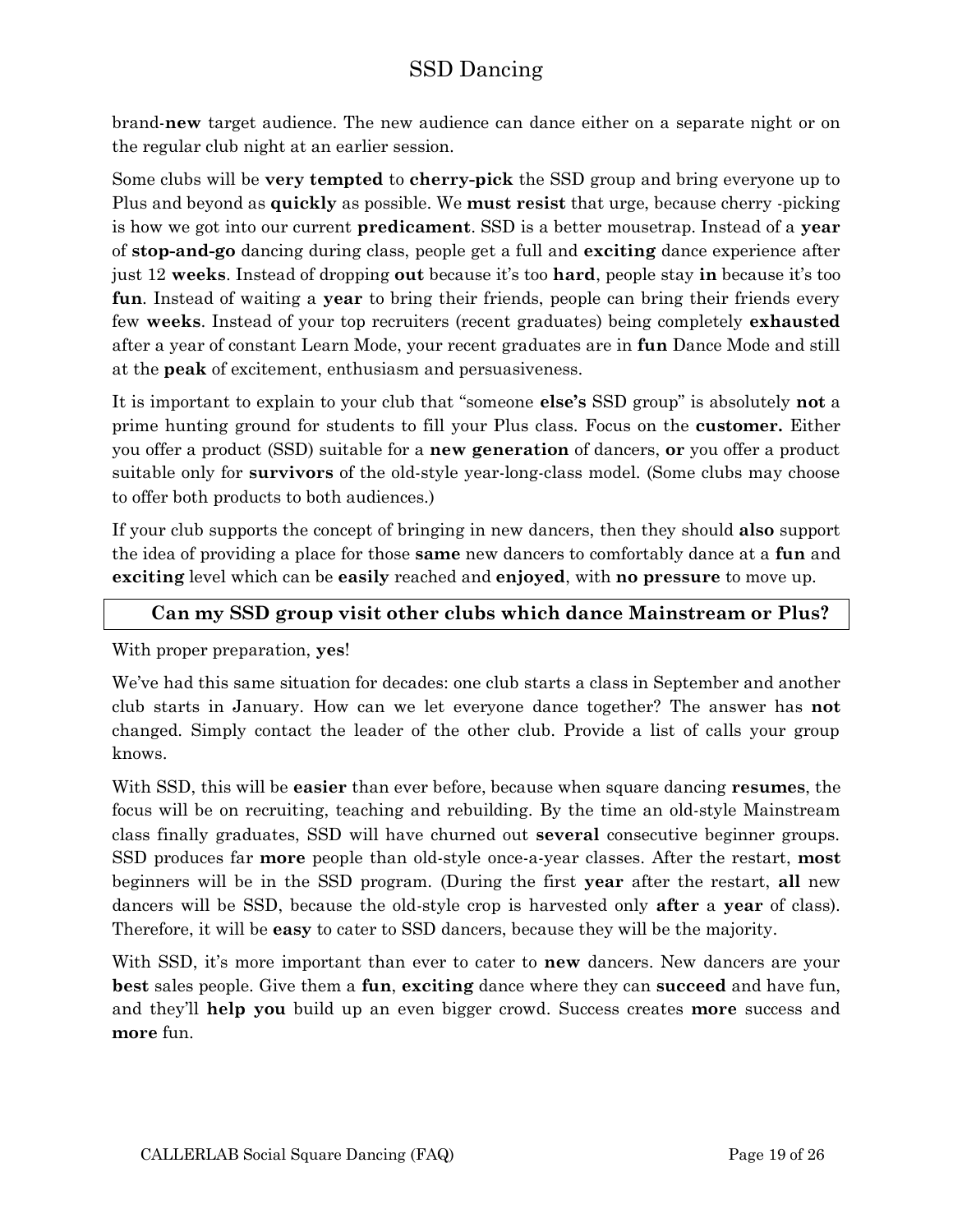#### <span id="page-19-0"></span>**Where can SSD dancers find other SSD dance groups?**

Use the internet! The Facebook Group "Social Square Dancing" has over 500 members, and this number grows every week. SSD groups can be found all over the map, even before the Covid shutdown. After we restart, SSD will be even **more** prevalent. Most leaders will view the restart as a golden **opportunity** to offer square dancing to a **brand new** target audience. There are already a lot of SSD groups. There will soon be a lot **more**, as more and more leaders realize that SSD helps them **win.**

## <span id="page-19-1"></span>**Should National Square Dance Conventions have a separate hall for SSD?**

Yes, we all want an immediate **cure** which will **fill** the halls at conventions. Whether or not our wish is realistic, SSD is our **best** chance to fulfill I, given enough **time.**

Whenever SSD dancers **start** coming to Conventions, we must recognize that SSD dancers can dance **only** in the SSD hall. All other dancers at the Convention can **also** dance in the SSD hall. SSD will be the "**common ground"** which ties **all** Convention attendees together. When a Convention eventually has an SSD hall, it needs to be the **biggest, center-stage, prime-time** hall.

Currently, the **biggest** hall (Live Band) at Nationals dances Mainstream. **Anyone** at the Convention can dance in that hall. *(And only about 35 different calls are used in that hall, which is another topic entirely.)* At future National Conventions, the **biggest** hall (Live Band) **should be SSD,** for the **exact same reasons** why that same biggest hall is Mainstream today: so that **everyone** can dance **together** at the big event.

## <span id="page-19-2"></span>**How does the CALLERLAB recommendation "that calls be taught from more than a single position (formation and arrangement)" fit in with SSD?**

SSD does **not** change any existing CALLERLAB Program.

SSD packages square dancing into a new, **user-friendly** product. SSD is designed to be taught, standard application, in just 18 to 22 hours. This lets new dancers get what **they want, sooner.** After just 18 to 22 hours, new dancers are **out** of Learn Mode *(mostly stopand-go dancing)* and **into** Dance Mode with **fun** and **energy** and smooth **flow**.

SSD is **more** than a list of calls. It's a **philosophy** of giving people what they want. As callers, we want to **teach** people to dance. But dancers just want to **dance.** SSD lets them **dance, sooner** than ever before. Also, SSD puts the focus on Dance Mode with dancer **success** rates of 99.9% or higher.

By design, **most** SSD dancing is good, smooth, standard applications choreography, in **flowing Dance Mode** *(instead of stop-and-go Learn Mode)*. You can introduce other usages and even brand-new calls, in **small** doses: **one** workshop tip per SSD dance.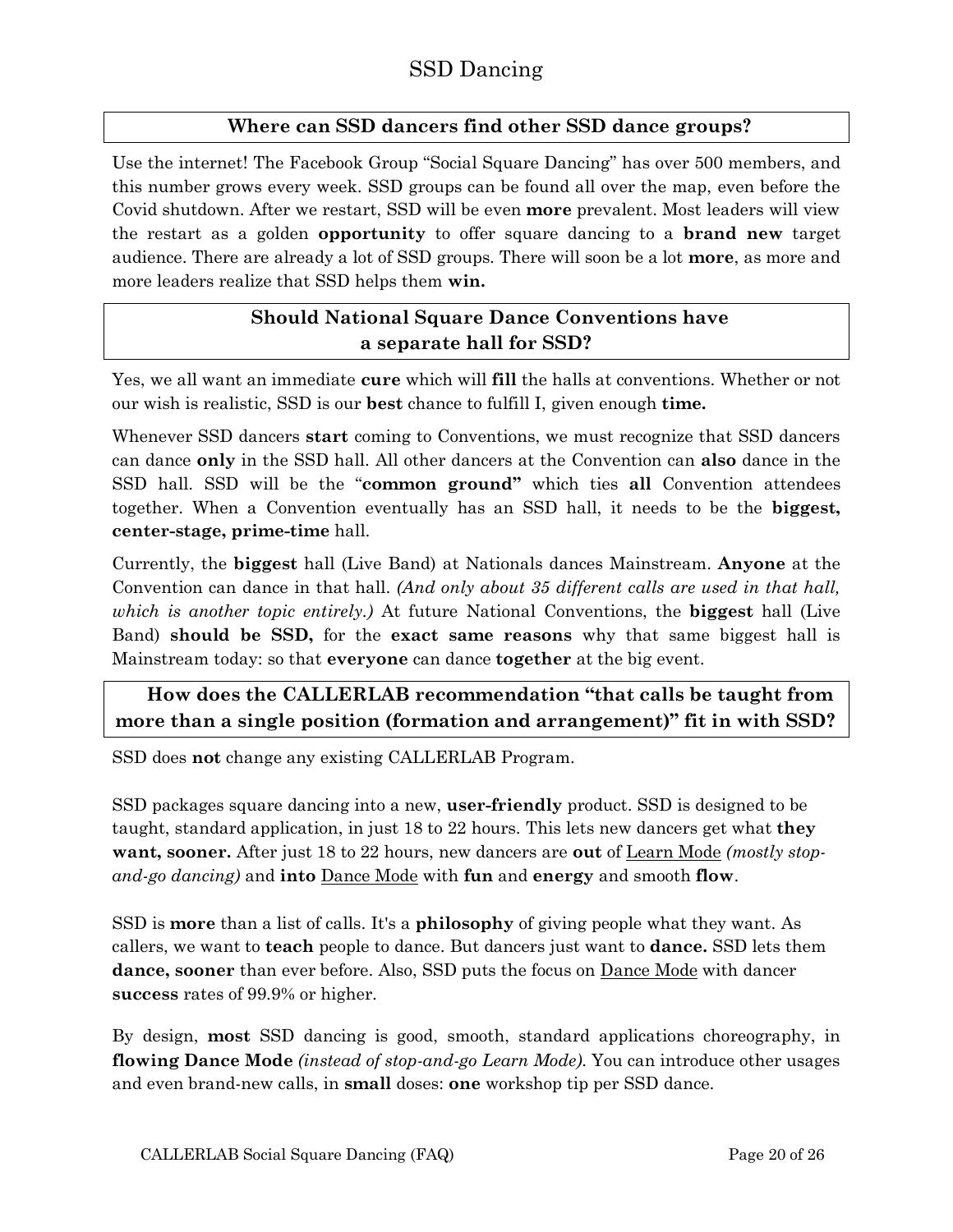SSD classifies choreography into **three** groups by **difficulty:**

- **SA** = **Standard Applications:**
	- o **Familiar** formations and arrangements.
	- o **High success** rate for new dancers.
	- **SAV** = **Standard Applications with Variety:**
		- o Different but not difficult.
		- o Still easy for new dancers to **succeed.**
- **EA = Extended Applications**
	- o Practically **everything** else.
	- o A **little** mix of EA can provide a great dancing experience.
	- o Remember: a **little bit** goes a long way!

**You** don't have to do your **homework**, because it has **already** been done **for you.** The *SSD Guide* contains hundreds of smooth, flowing, interesting figures. Each figure is clearly labeled and **color-coded** into one of the three difficulty groups: SA; SAV; and EA.

#### <span id="page-20-0"></span>**I heard that SSD focuses on symmetry. What is symmetry?**

For decades, we mainly entertained dancers by **teaching** new calls and new usages *(formations and arrangements)* for existing calls. This approach has huge disadvantages: dancers are constantly in **Learn Mode** and the dancing becomes **tedious stop-and-go.**

SSD focuses on smooth, flowing **Dance Mode.** To provide variety, SSD uses the concept of symmetry. Once dancers know a smooth flowing dance pattern, they **enjoy** that pattern**,**  and are **successful** with the **same** dance pattern from the **opposite** angle or flow.

Here's an example of symmetry: Flutterwheel and Reverse Flutterwheel. In Flutterwheel, the **right-hand** dancer starts the action, and everyone moves **clockwise.** In Reverse Flutterwheel, the **left-hand** dancer starts, and everyone moves **counter-clockwise.**

Separately, Flutterwheel and Reverse Flutterwheel are each great calls. But **together,** the combination is far **greater** than the sum of the parts. If we call only Flutterwheel all the time, dancers would always flow clockwise. But we **don't** call Flutterwheel all the time. We blend in Reverse Flutterwheel so that dancers get the **best** of both worlds. They flow clockwise **and** counter-clockwise the right-hand dancer starts **and** the left-hand dancer starts. They use the right hand **and** the left hand. That's symmetry!

Think about swinging on a **swing**. The whole point is to go **back** and **forth** and **back** and **forth**. It's pleasurable. If you went just one direction on a swing, such as just **back and back and back,** or just **forth and forth and forth**, it would **not** provide **any** pleasure at all. It's **the** same with square dancing. Symmetry gives people the pleasure of **true dancing** instead of just movement.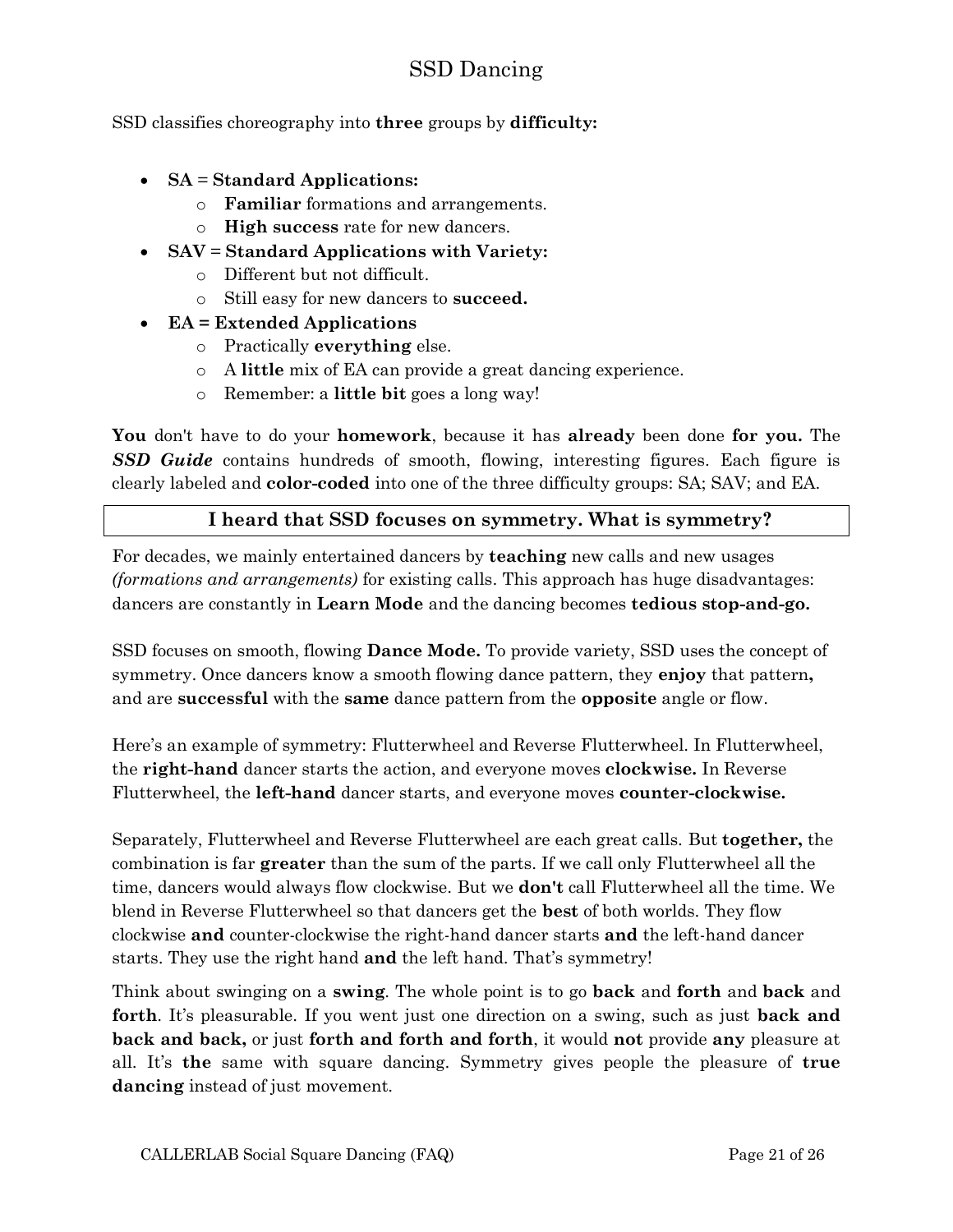Symmetry is even **more** pleasurable when applied to **entire dance patterns.** After dancers are comfortable with:

"Swing Thru, Boys Run, Ferris Wheel".

They also enjoy the same pattern with **symmetry:**

"Left Swing Thru, Girls Run, Ferris Wheel (*uphill)".*

Each pattern is great as a stand-alone event. But the **combination** of the two patterns **together** provides **symmetry** and contrasting flow to create the **true pleasure** of **dancing.**

The *SSD Teaching Guide* will provide countless examples of well-designed, smooth, flowing symmetry. You don't have to do your homework because it has **already** been done **for you.**

Instead of constantly learning new calls in **tedious stop-and-go** Learn Mode, SSD dancers find **smooth, flowing symmetry** in Dance Mode far more **interesting** and **satisfying**.

Look for **more** symmetry educational material to come out soon!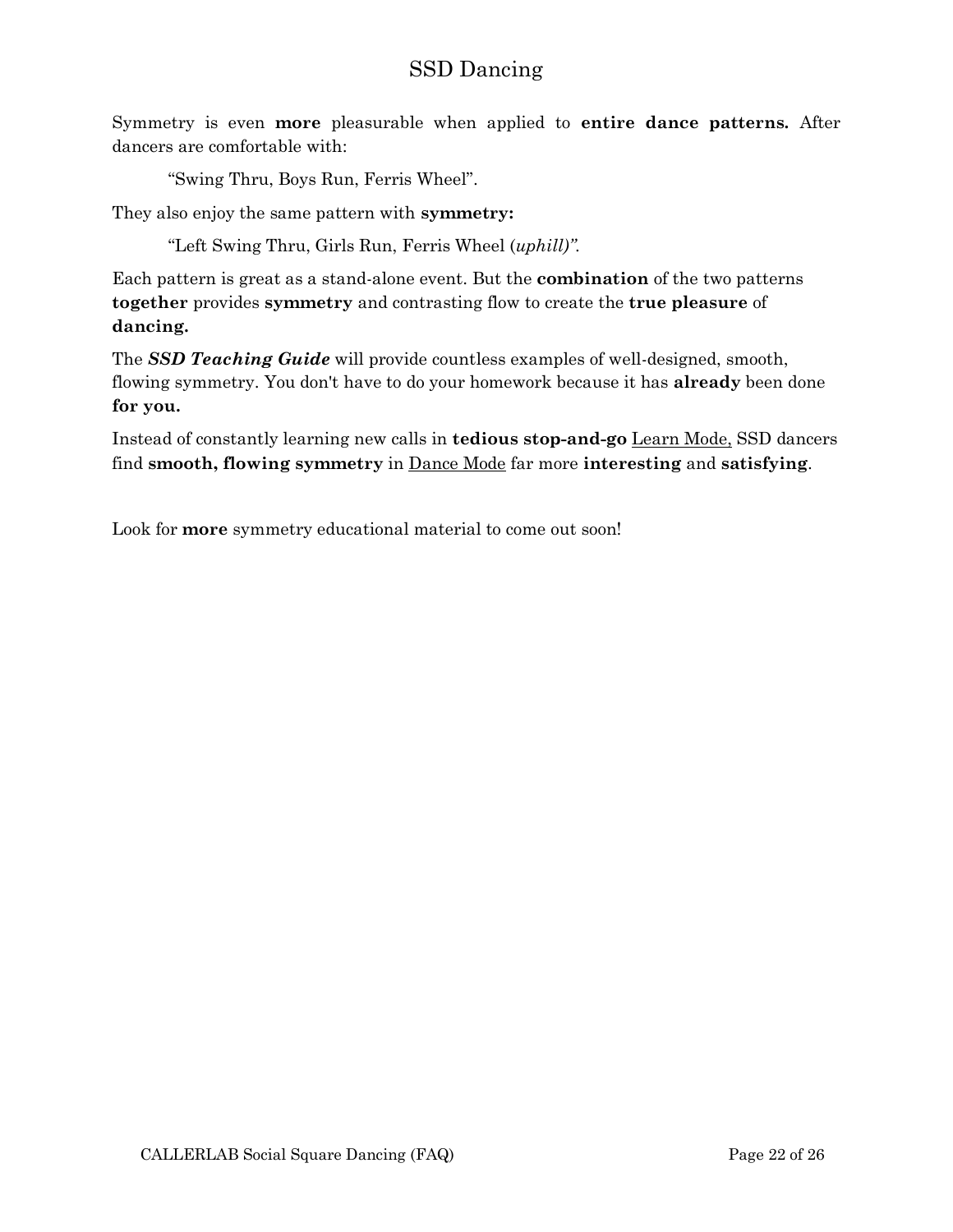## <span id="page-22-0"></span>*An ounce of prevention is worth a pound of cure.*

#### <span id="page-22-1"></span>**Where can I find ideas and success stories?**

CALLERLAB's *SSD Guide* contains full information on how to start and maintain your own SSD group. The Social Square Dancing group on Facebook is an active forum with over 500 members. The CALLERLAB KnowledgeBase has a collection of SSD documents and materials from many different sources:

[http://callerlabknowledge.org/?s=ssddoc.](http://callerlabknowledge.org/?s=ssddoc)

#### <span id="page-22-2"></span>**Where do I find dance material which uses only SSD calls?**

CALLERLAB's *SSD Guide* contains hundreds of ready-to-use, fun and flowing dances for you to call. You don't have to do your homework, because it's **already** been done for you. The material is arranged and color-coded for three different audiences:

- **SA** (Standard Application) for all dancers, even beginners.
- **SAV** (Standard Application with Variety) a **tiny** bit of extra spice while still in Dance Mode.
- **EA** (Extended Applications) to **occasionally** challenge your dancers and give them deeper knowledge and understanding.

Many square dance music producers have released and will continue to release singing calls for SSD.

#### <span id="page-22-3"></span>**Which is more important: What I call, or how I call it?**

**How** you call it! Square dancing is a form of **entertainment**. If the caller is **fun** and **energetic**, it's much easier for the dancers to have a **fun** and **exciting** good time.

Decades ago, when we had millions of square dancers, callers would **never** try to **change** the figure of a patter or singing call. Thus, every caller had the **same** choreography. The **only** difference between callers was how **smooth** and **entertaining** you could deliver the **same** material that **every** caller had. Square dancing **grew** like crazy, back when the **only** focus was **how** to make it dance better.

Think about opera singers. **Some** singers are **more** acclaimed than others. But they **all** sing the exact **same** musical notes. It's not **what** they sing. It's **how** they sing it. The same is true in square dance calling. **How** you call is **far** more important than **what** you call. Keep it **fun**, **smooth** and **exciting**!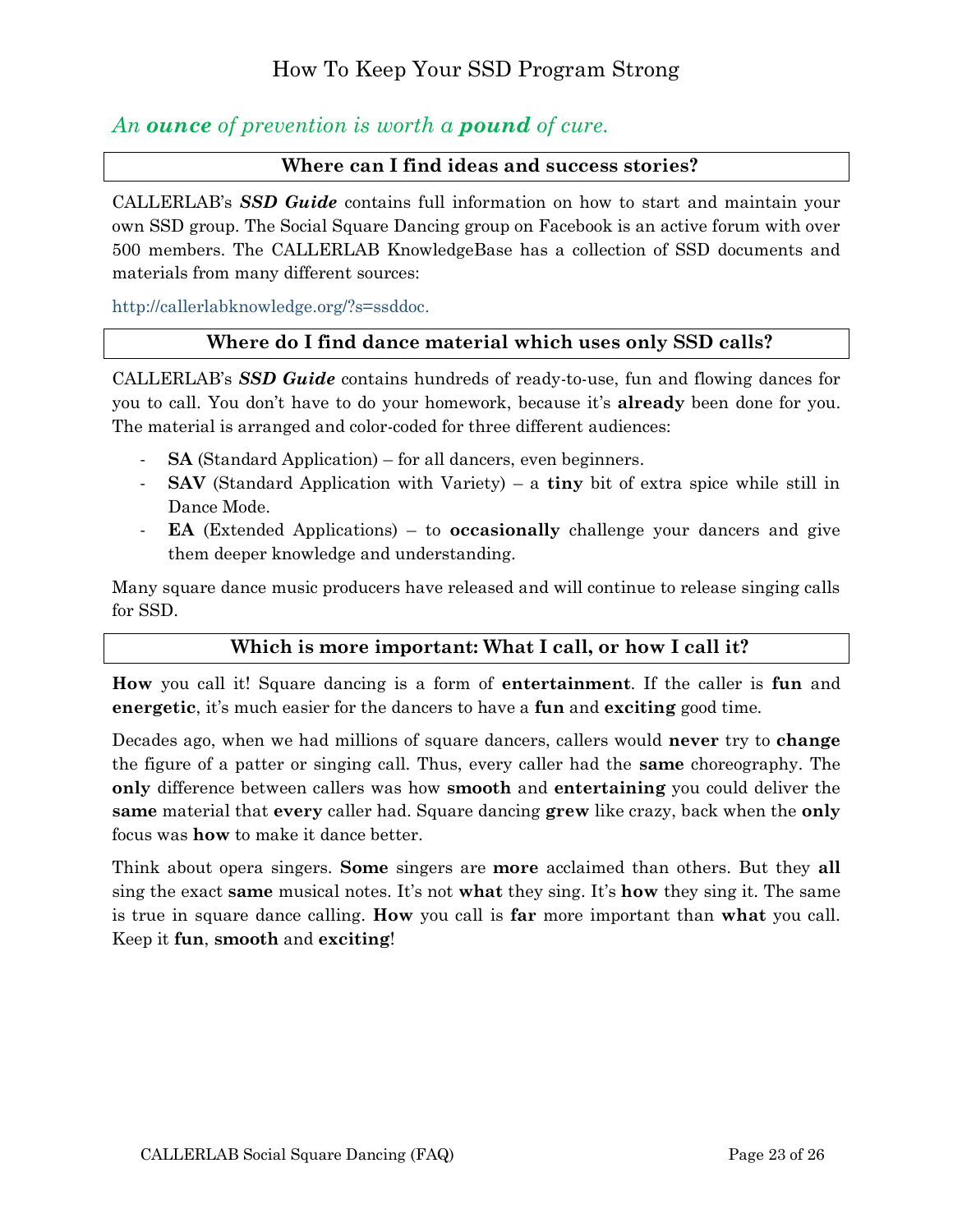## <span id="page-23-0"></span>**What happens if my club insists on continuing to teach SSD dancers all the way through Mainstream or Plus?**

This would give other nearby SSD groups a serious competitive **advantage** over **your** group.

**Dance Mode** is the **big** drawing card of square dancing. Dance Mode is fun, flowing, smooth, exciting, and energetic. By comparison, Learn Mode is a **chore**. Learn Mode is mostly stop-and-go.

SSD lets people reach **Dance Mode** much **faster**. This keeps people excited and **enthusiastic**. "Friends Bring Friends" becomes your biggest recruitment technique.

**Why** would you **give up** all of those **advantages?**

#### <span id="page-23-1"></span>**SSD was originally called "Sustainable Square Dancing". What does sustainable mean?**

SSD is **designed** to be sustainable. Sustainability requires **responsibility**.

It's okay to go into a forest and cut down a **few** trees to build your house, as long as you harvest **responsibly** so that the forest can **regenerate** the trees you took. It's **not** okay to clear-cut a forest until **nothing** remains.

It's okay to go to a great fishing lake and catch a **few** fish. **All** forms of fishing have daily limits and size restrictions. You throw back the smaller ones (the ones not yet ready to harvest) so they can **replenish** the resource.

Sustainable square dancing is exactly the **same**. In **any** sustainable endeavor, the resource is something to **enjoy** today, and **more** importantly, a living breathing system which grows more of the resource each and every year.

SSD gives us a wonderful opportunity to practice and improve our **leadership** skills. SSD is specifically designed to be **easy** and **fun** to learn, while also providing enough fun and **variety** for dancers to **enjoy** year after year. Compare this to Mainstream and Plus, where it takes **more** than a year for beginners to reach club level. And once they reach club level, they are immediately **pressured** to take even more classes and learn even more variations.

We need to sell **dancing**, not **classing**. SSD can succeed only if we offer an easy and fun **dance** program that people **enjoy**. Encourage dancers to bring their friends to the next beginner group. Square dancing's numbers have declined constantly for many decades. A better product can reverse that trend.

According to a famous quote, "Build a **better mousetrap**, and the world will beat a path to your door". The square dance scene needs a **better mousetrap**, and SSD is it.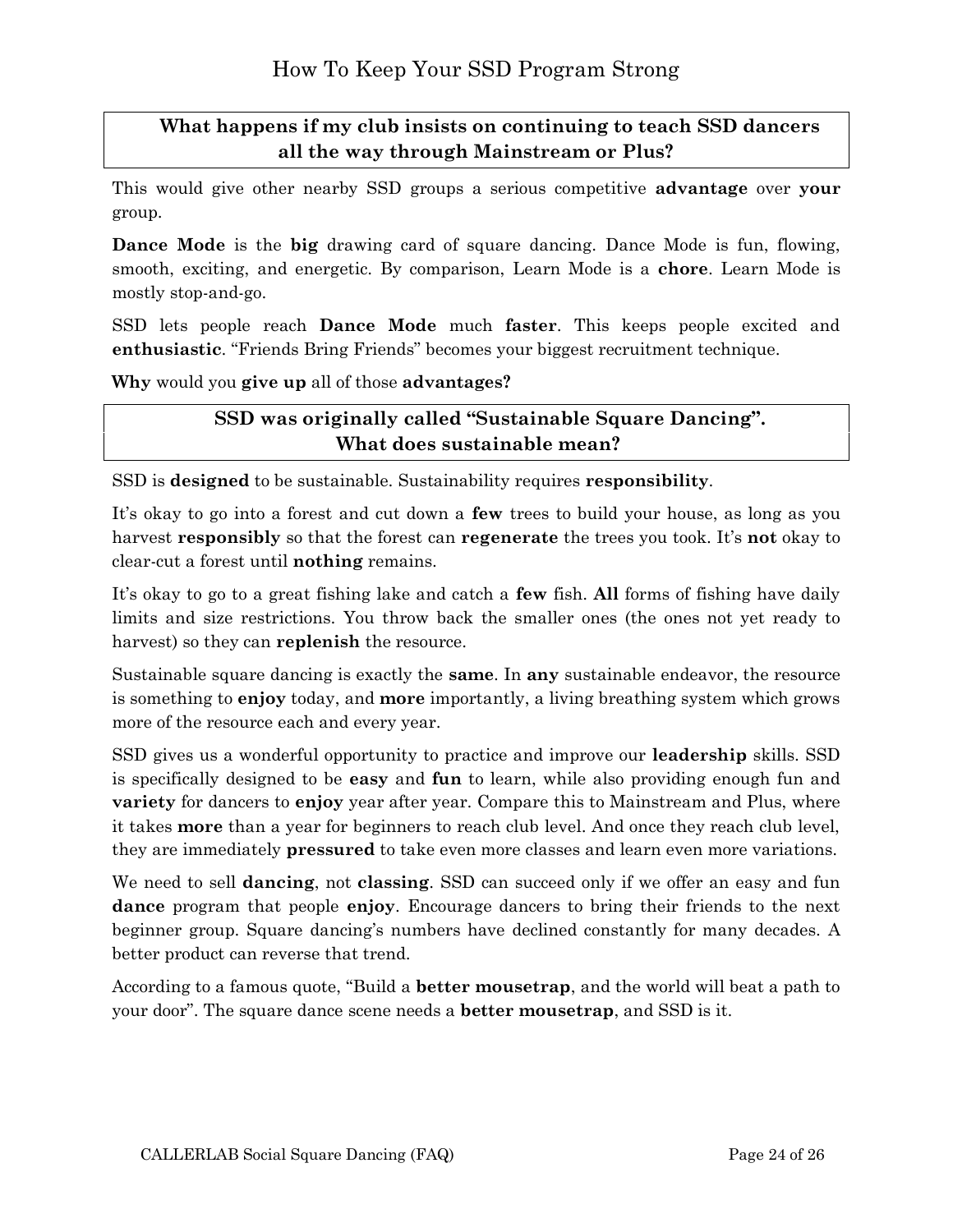## <span id="page-24-0"></span>**How do I encourage people to bring their friends to the next SSD beginner class?**

Word-of-mouth advertising is **very** powerful. Surveys show that it's the single most powerful recruitment technique for square dancing. Word of mouth can happen on its own. Yet we get far **better** results if we **ask** (and **remind**) people to bring their friends to the next beginner group.

#### <span id="page-24-1"></span>**What do I do when a nearby caller tries to recruit my SSD dancers?**

Anyone who tries to recruit your group into an old-style "year-of-class" program faces an uphill battle. SSD appeals to a **different** target audience than Mainstream/Plus. SSD enthusiasts enjoy the **fun** and **excitement** of SSD. They probably **won't** enjoy Mainstream and Plus as much. SSD dancers enjoy the smooth, flowing action of **Dance Mode**. Most oldstyle programs are in stop-and-go **Learn Mode** for a **year** or longer.

We find that after dancers experience a **smooth**, **flowing**, **fun** and **exciting** SSD **dance** with great timing and styling, they won't enjoy (or even **tolerate**) the **tedious stop-andgo** and constant pressure of a year of Learn Mode. SSD is simply a more **fun** product.

As leaders in a **leisure** activity, we must focus on our customers' **enjoyment**. **Entertain** your dancers. Give them a good **dance**. Include other **social** activities (birthday celebrations, occasional non-dance events) so that people are attracted by the **social** aspects in addition to the physical dance aspects. The very **best** way to prevent your dancers from being siphoned off is to convince them that your group is a **lot** more fun.

Still, we as leaders are sometimes forced to **politely** yet **firmly** keep the **wolves** at bay. You definitely have the **right** to ask other groups to grow and harvest their **own** crop. If you were a farmer, you would plant your **own** crop, **tend** to it, **grow** it and eventually **harvest** it. You'd keep some of the best seeds for next year's crop. It's the same in square dancing.

You would **never** go to a neighbor's farm, dig up **their** nearly ready to harvest crop, take it back to your farm, and then harvest **their** crop as **if** you had grown it yourself. Let's all do the **right** thing, and encourage others to do the right thing also. Sustainability is important, not just in square dancing, but in everything we do. When we **all** act sustainably, we can **all** enjoy the fruits of our own and each other's labors.

You will know for sure that **your** program is successful when other leaders drop by to try to poach your dancers. To prepare for the inevitable, we can learn from Contra dance groups. If **you** go to a local contra dance and try to recruit **their** dancers into **your** square dance program, you will be unsuccessful.

First, Contra dancers truly **enjoy** what they do. They **love** dancing to live music, with **no** classes required, with brand-new beginners welcome every night, at a **lively** and **energetic** pace, in constant **Dance Mode**. They get what they **want** from Contra, and they **cannot**  get what they want from square dancing's year-long constant Teach mode.